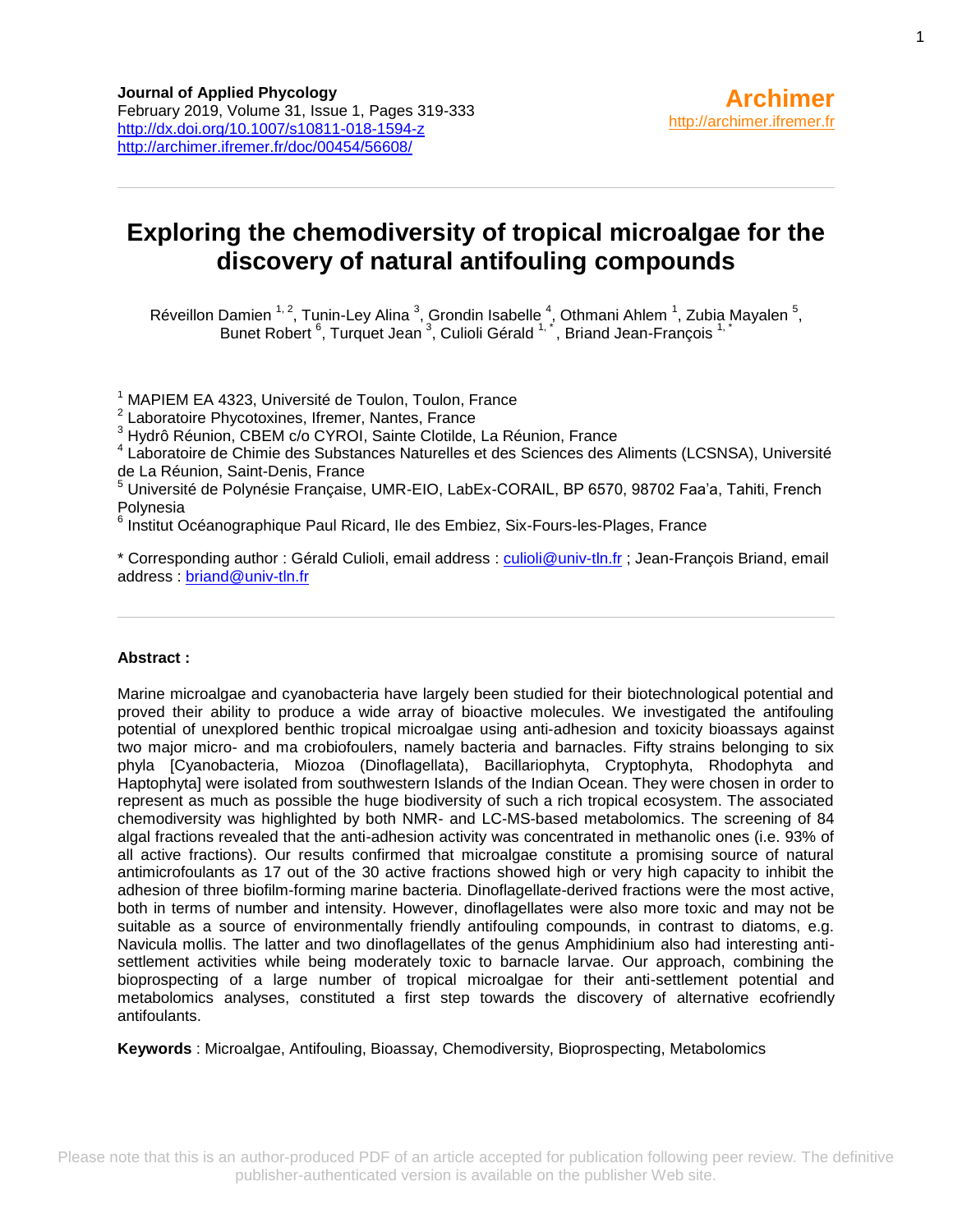## **Introduction**

- Biofouling is a natural multistep process leading to the rapid colonization of any underwater surface
- by a multitude of micro- (e.g. bacteria, diatoms, fungi) and macrofoulers (e.g. macroalgae, barnacles)
- [\(Abarzua and Jakubowski 1995\)](#page-15-0). The formation of biofilms on man-made structures is a global major
- issue causing huge economic impacts for marine industries [\(Yebra et al. 2004;](#page-23-0) [Schultz et al. 2011\)](#page-22-0).
- Efficient organotin-based antifouling (AF) paints have been banned since 2008 due to their high
- toxicity and adverse environmental effects [\(Dafforn et al. 2011\)](#page-17-0). They were mainly replaced by
- coatings including copper and booster biocides. Unfortunately, the environmental impact of such
- coatings remains of concern [\(Bellas 2006;](#page-16-0) [Fernández-Alba et al. 2002\)](#page-18-0) as the decreasing number of
- European authorized AF biocides testifies (Biocidal Products Regulation, PT 21). Therefore, new
- biomimetic alternatives have arisen driven by an increased awareness of environmental protection, like
- the development of fouling release coating technology or the research of natural or bioinspired
- antifoulants (e.g. [\(Lejars et al. 2012;](#page-20-0) [Qian et al. 2010\)](#page-21-0).
- Particularly, marine natural products have been the subject of considerable bioprospecting studies as
- they usually have unique chemical structures and a wide range of biological activities [\(Hu et al. 2015\)](#page-19-0).
- To date, hundreds of molecules have shown varying degree of activity against a broad range of fouling
- organisms [\(Fusetani 2011;](#page-18-1) [Qian et al. 2015\)](#page-21-1). In fact, any natural product capable of inhibiting one or
- several stages of fouling (e.g. antibacterial, antifungal, antialgal, antilarval) may have a potential as
- antifoulant. Compounds inhibiting the bacterial adhesion could be viewed as a way to interfere with
- the first conditioning phase of the biofouling process but also with the subsequent cross-kingdom
- signaling between biofilms and macrofoulers propagules [\(Briand 2009;](#page-16-1) [Houdai et al. 2004;](#page-19-1) [Viles et al.](#page-23-1)
- [2000;](#page-23-1) [Salta et al. 2013\)](#page-22-1).
- In opposition to macroalgae [\(Pérez et al. 2016\)](#page-21-2) and benthic invertebrates [\(Fusetani](#page-18-2) 2004), the AF
- potential of microalgae has been overlooked. Compared to human and foodborne pathogens, only few
- microalgal compounds with antibacterial activity against marine fouling bacteria have been
- characterized to date [\(Falaise et al. 2016;](#page-17-1) [Mazur-Marzec et al. 2015;](#page-20-1) [Montalvao et al. 2016\)](#page-20-2). While the
- development of natural product-based paints has been hampered by the difficulty to obtain antifoulants
- from a sustainable source, microalgae-derived compounds can be obtained via short time large-scale
- controlled cultures [\(Qian et al. 2010;](#page-21-0) [Dafforn et al. 2011\)](#page-17-0). This main advantage of microalgae over
- macroorganisms could often circumvent expensive and challenging laboratory syntheses or the
- restriction of collection and the inherent difficulty to obtain an adequate supply of invertebrate-sourced
- molecules [\(Qian et al. 2010;](#page-21-0) [Pulz and Gross 2004\)](#page-21-3). Such culture-based approach is shared with
- cultivable marine bacteria that have already been more investigated for AF purpose [\(Dobretsov et al.](#page-17-2)
- [2006\)](#page-17-2).
- In addition, photosynthetic microorganisms are represented by a huge diversity of species living in a
- wide range of ecological habitats [\(Barra et al. 2014\)](#page-16-2). To survive in such highly diversified and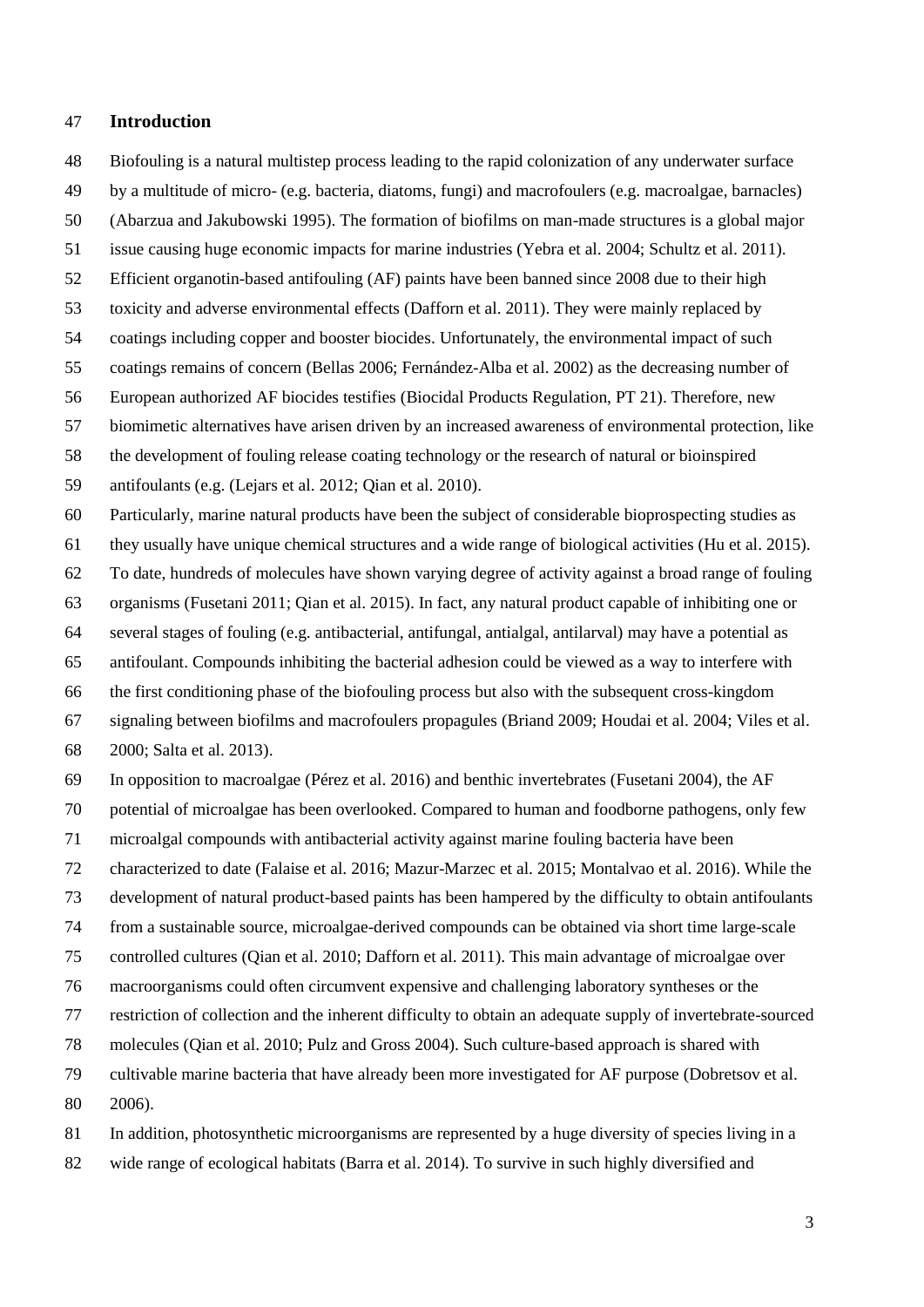- competitive environments, tropical microalgae have developed adaptive and defensive strategies. In
- particular, benthic biofilm-forming microalgae, mainly identified as pennate diatoms (e.g. [\(Salta et al.](#page-22-1)
- [2013\)](#page-22-1), have been reported to produce deterrent chemicals that reduce or prevent biofilm formation
- [\(Gademann 2007\)](#page-18-3). A large number of marine microalgae have not been bioprospected yet, especially
- tropical benthic species, with the exception of species of the genus *Lyngbya* or *Moorea* identified as
- outstanding producers of bioactive metabolites [\(Taylor et al. 2014\)](#page-22-2). This unexplored chemodiversity
- from tropical environments constitute a natural heritage that should be preserved and promoted [\(Hay](#page-19-2)
- [and Fenical 1996\)](#page-19-2).
- Therefore, this study focused on tropical benthic microalgae from the southwest Indian Ocean that
- may represent an unexplored source of natural and diversified antifoulants. A collection of fifty strains
- covering six different phyla (Table 1) was screened to study their AF properties. To this end, we used
- a bioassay targeting the anti-adhesion activity against three marine biofilm-forming bacteria that was
- designed to discover effective antimicrofouling compounds [\(Camps et al. 2011;](#page-17-3) [Othmani et al. 2014\)](#page-21-4).
- Three of the most promising microalgal strains were then selected to test their capacity to inhibit the
- settlement of barnacle larvae [\(Othmani et al. 2016b\)](#page-21-5). The toxicity of active fractions was also tested to
- discuss their potential as sources of environmentally friendly antifoulants. Besides, the chemodiversity
- of our collection of fifty strains was investigated using metabolomics analyses to explore the
- differences in metabolic profiles between and within taxa. We expected that this polyphasic approach
- would allow us to select the most promising strains in order to purify novel ecofriendly antifoulants in
- further studies.
- 

## **Materials and methods**

# *Collection, isolation and cultivation of tropical microalgae*

- Fifty strains of tropical benthic microalgae (*i.e.* including Cyanobacteria), collected from several
- islands of the southwest Indian Ocean and conserved at the Phytobank collection (Hydrô Reunion,
- Reunion Island, France) were used in this study. Half of them were isolated directly from
- environmental biofilm samples (Table 1). They corresponded to 21 strains of Cyanobacteria (*i.e.*
- prokaryotes) and 29 strains of microalgae belonging to 5 different phyla [*i.e.* 19 strains of
- dinoflagellates (Miozoa), 4 of diatoms (Bacillariophyta), 3 of Cryptophyta, 2 of Rhodophyta and 1 of
- Haptophyta]. Their isolation and identification were performed as explained in Zea Obando *et al.* [\(Zea](#page-23-2)
- [Obando et al. 2016\)](#page-23-2).
- Monospecific non-axenic isolates were grown in batch conditions (from 250 mL to 5 L) in aerated
- 115 appropriate media at  $26^{\circ}$ C with an irradiance of  $20-40 \mu$ mol/m<sup>2</sup>/s and a 12:12h light/dark cycle. Media
- were prepared in filter-sterilized natural seawater and cells were harvested at stationary phase.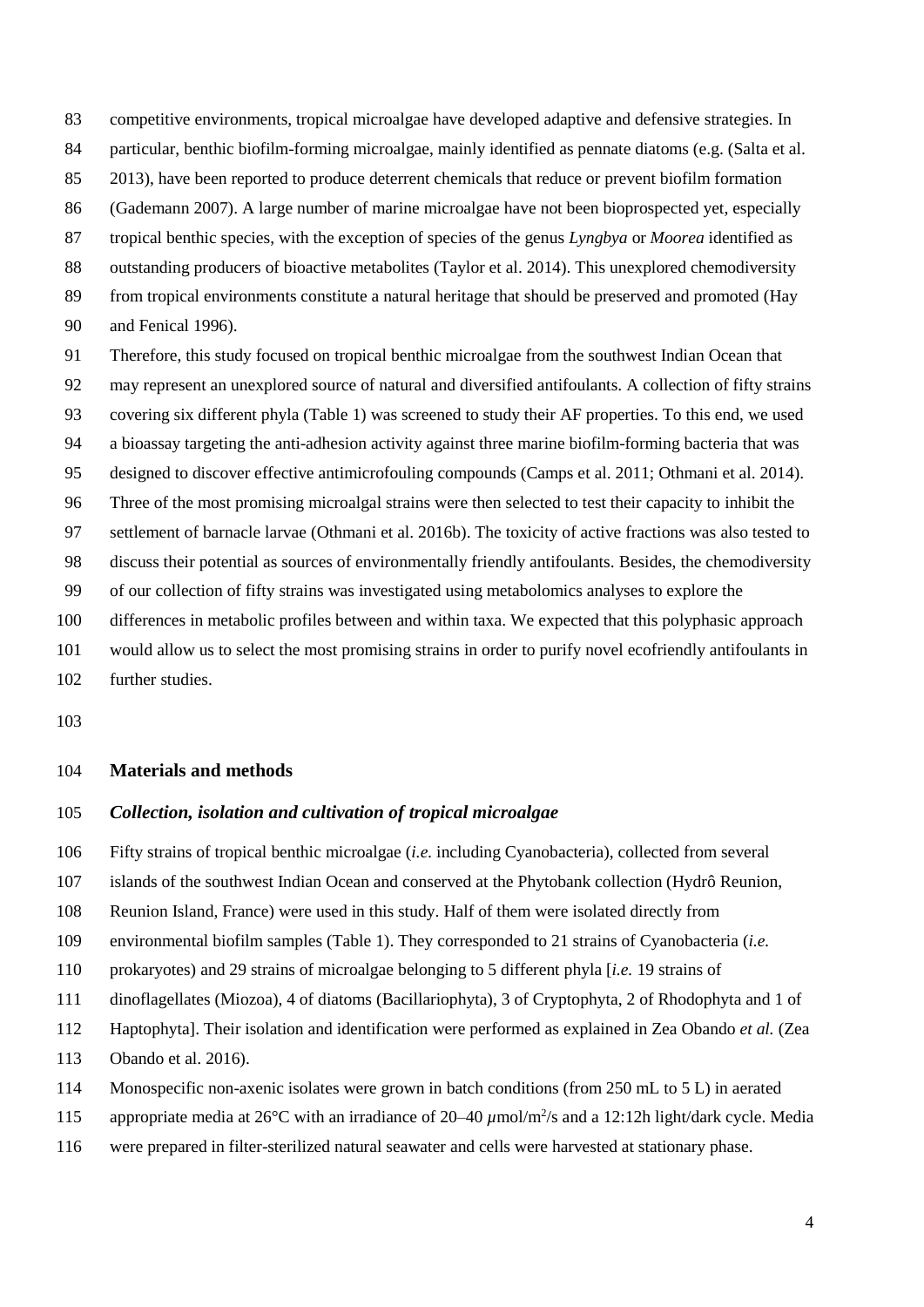## *Extraction and fractionation*

- Freeze-dried material (500 mg) was extracted sequentially with mixtures of methanol/dichloromethane
- 119 (MeOH/CH<sub>2</sub>Cl<sub>2</sub>) of increasing polarity [1:2, 1:1 and 2:1 (v/v);  $3 \times 25$  mL]. Each macerate was
- 120 vigorously shaken and then subjected to ultrasounds for 5 min (20°C). These macerates were then
- filtered, pooled and concentrated to dryness under reduced pressure. The resulting crude extract was
- further fractionated by solid phase extraction (SPE) using dry loading, *i.e.* dissolution of the extract in
- a MeOH/CH2Cl<sup>2</sup> (1:1, v/v) mixture and addition of 1g of C18 bonded-silica (Sepra C18-E, 50 *µ*m,
- 124 Phenomenex) before evaporation to complete dryness. SPE cartridges (Strata C18-E, 55  $\mu$ m, 12g,
- Phenomenex) were conditioned with 10 mL of MeOH and water, then dried samples were loaded and
- 126 eluted successively with 10 mL of water, water/MeOH  $(1:1, v/v)$ , MeOH and CH<sub>2</sub>Cl<sub>2</sub>. The four
- fractions were separately collected, evaporated to dryness and stored at −20°C.

#### *Bacterial bioassays*

- Microalgal fractions giving the best yields were tested for their anti-adhesion property and toxicity
- against three marine biofilm-forming bacterial strains (*i.e.* depending on their activity and the amount
- of extracts available).
- The three fouling bacterial strains *Polaribacter* sp. (TC5), *Pseudoalteromonas lipolytica* (TC8) and
- *Shewanella* sp. (TC11) were isolated from the Toulon Bay (Mediterranean Sea, France) between
- February 2008 and June 2010 [\(Brian-Jaisson et al. 2014;](#page-16-3) [Camps et al. 2011\)](#page-17-3) and conserved at the
- Toulon Collection (MAPIEM, Toulon, France). All strains were stored at −80°C in 30% glycerol
- medium until use. They were chosen for their different taxonomic, physiological, and biochemical
- properties [\(Brian-Jaisson et al. 2014;](#page-16-3) [Camps et al. 2011\)](#page-17-3).
- For both anti-adhesion and toxicity assays, TC8 was first screened (*i.e.* lab reference strain) followed
- by TC11 and TC5.

## *Anti-adhesion assay*

- Anti-adhesion assay was adapted from Camps et al. 2011. The bacterial strains were grown in
- Väätänen nine salt solution (VNSS) [\(Holmström et al. 1998\)](#page-19-3) at 20 °C and 120 rpm and collected at
- 143 their stationary phase. Growth was monitored by measuring the turbidity  $(OD_{600 \text{ nm}}, \text{Genesis } 20$
- spectrophotometer, ThermoFischer Scientific). After centrifugation 10 min at 6000 rpm, cell pellet
- was suspended in sterile artificial seawater (ASW, 36 g/L, Sea Salts, Sigma) and introduced into 96-
- well black microtiter plates (sterile PS, Nunc, Fisher Scientific). Fractions were tested in triplicates at
- 5–8 concentrations from 10 to 100 *µ*g/mL concurrently with three controls: (1) non-specific staining
- control, (2) adhesion control, and (3) solvent control [*i.e.* ASW/MeOH (95:5, v/v)]. After incubation
- during an optimized adhesion time (ca. 15h) non-adhered bacteria were eliminated by three successive
- washes (sterile NaCl solution, 36 g/L) and adhered cells were quantified using SYTO 61 staining
- 151 (1  $\mu$ M,  $\lambda_{\text{exc}}$  = 628 nm,  $\lambda_{\text{em}}$  = 645 nm, ThermoFischer Scientific). Fluorescence measurements for all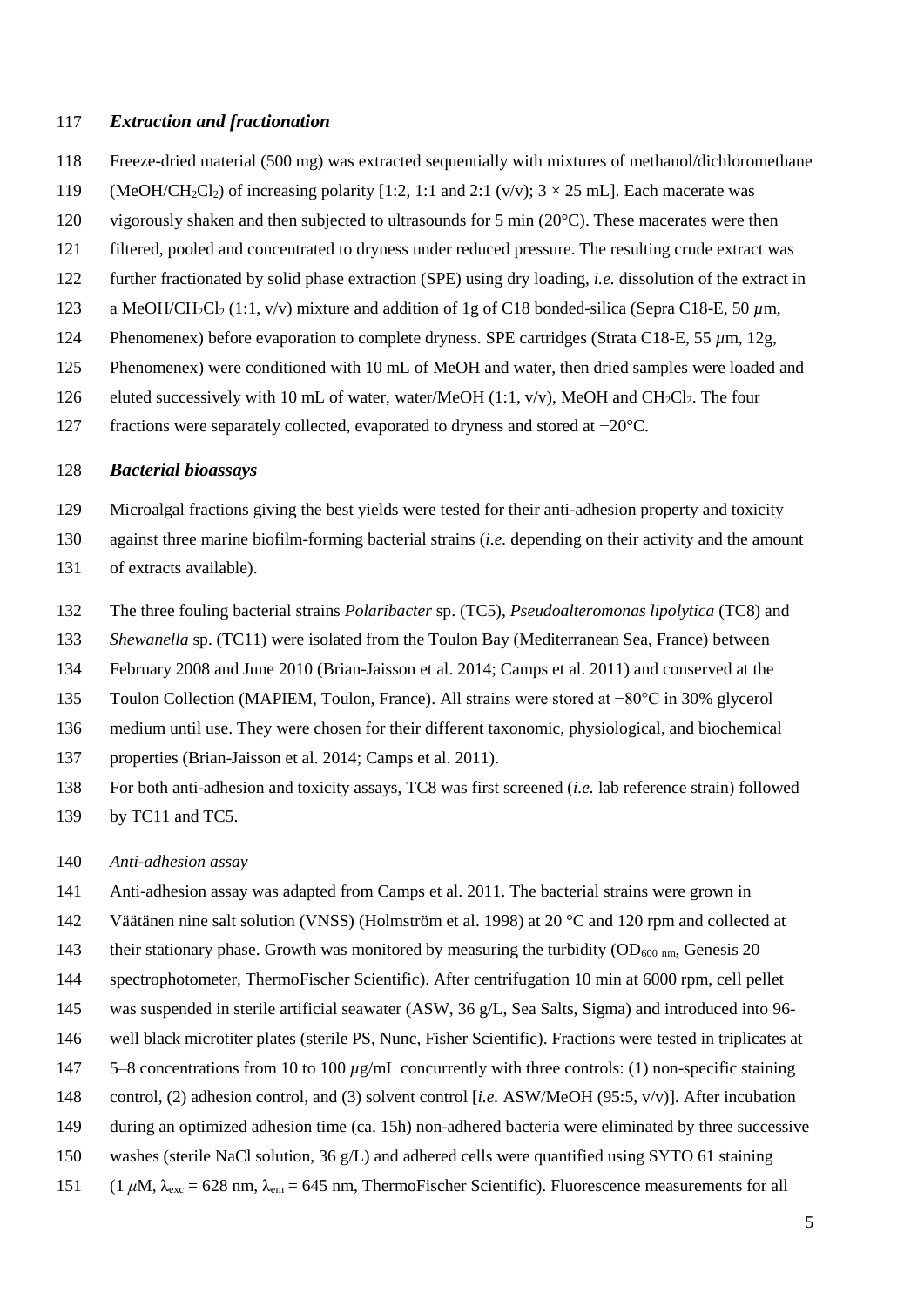- bioassays were made using a TECAN Infinit 200 microplate fluorescence reader and Tecan i-control
- 1.10 software.
- A percent of adhesion was calculated per well, subtracting the value of appropriate non-specific
- staining control and normalized to the adhesion control. Finally, a sigmoid dose-response curve was
- obtained by plotting the percentage of adhesion with the log of fraction concentrations. After mean
- 157  $(n = 3)$  and standard deviation (SD) calculation for each concentration,  $EC_{50}$  values (effective
- concentration for 50% inhibition of bacterial adhesion) were calculated.
- Biological replicates were performed on three independent bacterial cultures when sufficient amount
- 160 was available and if a bioactivity was first detected (*i.e.*  $EC_{50}$  <100  $\mu$ g/mL). Only fractions showing
- 161 EC<sub>50</sub>  $\leq$ 60  $\mu$ g/mL were used to perform the toxicity tests.
- *Toxicity assays*

Bacterial growth inhibition and viability assays were performed based on previous studies of our

group [\(Othmani et al. 2014;](#page-21-4) [Camps et al. 2011\)](#page-17-3). The microtiter plates were filled as for the anti-

- adhesion assay.
- Briefly, for growth inhibition assay, bacterial growth was monitored in VNSS medium, using the
- 167 turbidity as a proxy  $OD_{600nm}$ , every hour in transparent microtiter plates (sterile PS; Nunc, Fisher
- Scientific). When reaching the stationary phase, resazurin (50 *μ*M, Sigma-Aldrich) was added and
- fluorescence measured after 2h incubation. The growth rate  $\mu$  (h<sup>-1</sup>) was calculated during the
- exponential phase and a percentage of inhibition was deduced. Finally, after mean and SD calculation
- 171 per triplicate for each concentration, a sigmoid dose-response curve was obtained and  $IC_{50}$  (inhibitory
- concentration for 50% of the bacteria) was determined. For viability assay, the same procedure was
- 173 applied to calculate a LC<sub>50</sub> (lethal concentration for 50% of the bacteria) using resazurin fluorescence.

#### *Barnacle anti-settlement and larval toxicity assays*

- Adult and larval barnacle cultures as well as anti-settlement and naupliar toxicity assays were
- performed with *Amphibalanus* (= *Balanus*) *amphitrite* as explained in Othmani et al. [\(2016b\)](#page-21-5) and
- adapted from Rittschof et al. [\(1992\)](#page-22-3). Solvent controls were 0.1% MeOH in filtered seawater (FSW,
- salinity 37 ppm). Aliquots of the test solutions were pipetted into 24-well polystyrene culture plates
- (ThermoScientific, France) and air-dried prior addition of 2 mL of FSW containing 10 organisms. For
- 180 anti-settlement assays, culture plates containing cyprids were incubated in the dark at  $22 \pm 1$  °C for up
- to 7 days before attached or metamorphosed individuals were counted under a binocular microscope.
- Toxicity assays were carried out with both nauplii (stage V/VI) and cyprids. After 24 h, larvae were
- examined for swimming activity or movement under a binocular microscope and categorized as alive,
- morbid or dead (for calculation of the percentage of mortality, morbid larvae were classified as dead).
- Only MeOH fractions of three microalgae were selected for the barnacle bioassays, based on both the
- antimicrofouling and metabolomics analyses and due to the limitation of extracts. Concentrations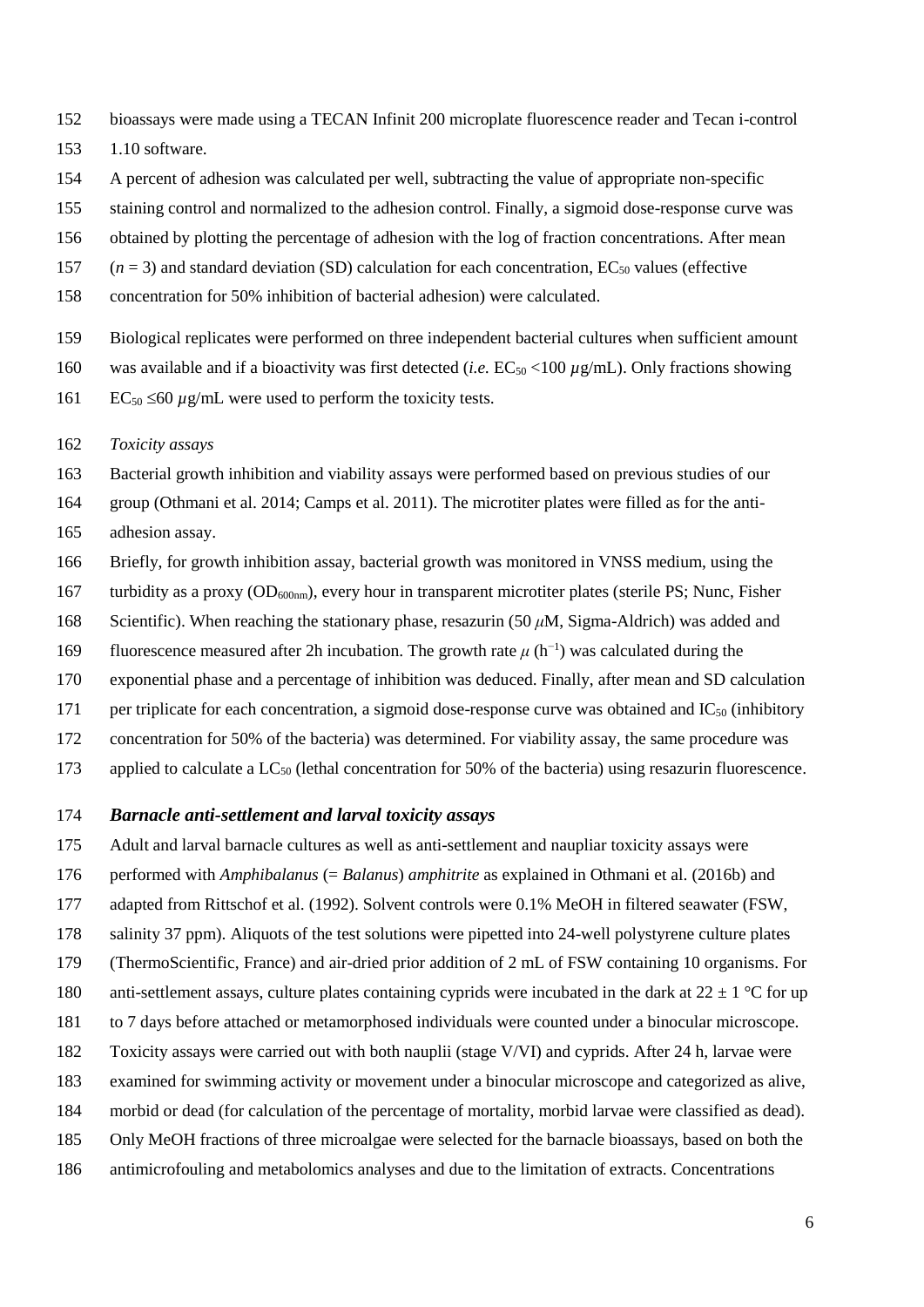- between 5 and 100–150 *µ*g/mL were tested in triplicate and repeated three times (*i.e.* twice for P-91)
- with different nauplii/cyprids batches. Results were expressed as effective concentration inhibiting the
- 189 settlement of 50% cyprids  $(EC_{50})$  and concentration inducing 50% morbidity  $(LC_{50})$ .

#### *Statistical analysis*

- 191 Sigmoidal dose-response curves and determination of  $EC_{50}$ ,  $IC_{50}$  and  $LC_{50}$  values for each fraction
- were conducted with GraphPad Prism 5® (GraphPad Software).

## *Metabolomics analyses*

## *LC-MS-based metabolomics*

MeOH eluates from the SPE fractionation of 47 microalgal extracts (*i.e.* all that remained after

bioassays) were used to perform a metabolomics analysis. All samples were standardized at a

concentration of 10 mg/mL. Blank samples were MeOH while quality control samples (QCs)

- consisted of homogeneous pools of each sample.
- LC-MS analyses were conducted on a LaChrom Elite HPLC system (VWR-Hitachi, France)
- comprising an L-2130 quaternary pump, an L-2200 autosampler and an L-2300 column oven coupled
- to an ion trap mass spectrometer (Esquire 6000; Bruker Daltonics) fitted with an electrospray
- ionisation (ESI) interface.
- 203 The mass spectrometer parameters were set as follows: dry temperature, 350 °C; capillary voltage,
- 4000 V; nebulizer, 50 psi; dry gas, helium at 12 L/min. Ion trap full-scan analysis in the positive
- detection mode was conducted from *m/z* 50 to 1200 with an upper fill time of 200 ms.
- HPLC separation was achieved on an analytical reversed-phase column (Gemini C6-phenyl, 5 *µ*m,
- 207 250  $\times$  3 mm; Phenomenex) using a 65 min linear gradient elution of H<sub>2</sub>O/ACN/formic acid. The
- 208 gradient started from 90:10:0.1 (v/v/v, isocratic from 0 to 5 min) to 0:100:0.1 (v/v/v) in 35 min, held
- for 20 min before re-equilibration of the system for 10 min with the initial conditions. The flow rate
- was 0.5 mL/min, the column temperature 30 °C and the injection volume was 10 *µ*L. All solvents
- were of LC-MS-grade. Ultrapure water was prepared using a Milli-Q water system (Millipore).
- QCs were injected at both the beginning and the end and every 5 samples of the sequence injection to
- ensure analytical repeatability. To limit time-dependent changes in LC-MS chromatographic analyses,
- microalgal extracts and blank samples were randomly injected.

## *Data preprocessing and filtering*

- Data Analysis 4.3 software (Bruker Daltonics) was used to convert chromatograms to netCDF files as
- line spectra. Data preprocessing was then performed with the XCMS software [\(Smith et al. 2006\)](#page-22-4)
- under the R 3.1.0 environment. Peak picking was performed with the "*matchedFilter*" method
- ("*snthresh*" = 5), retention time correction with the "*obiwarp*" method ("*profstep*" = 0.1), peak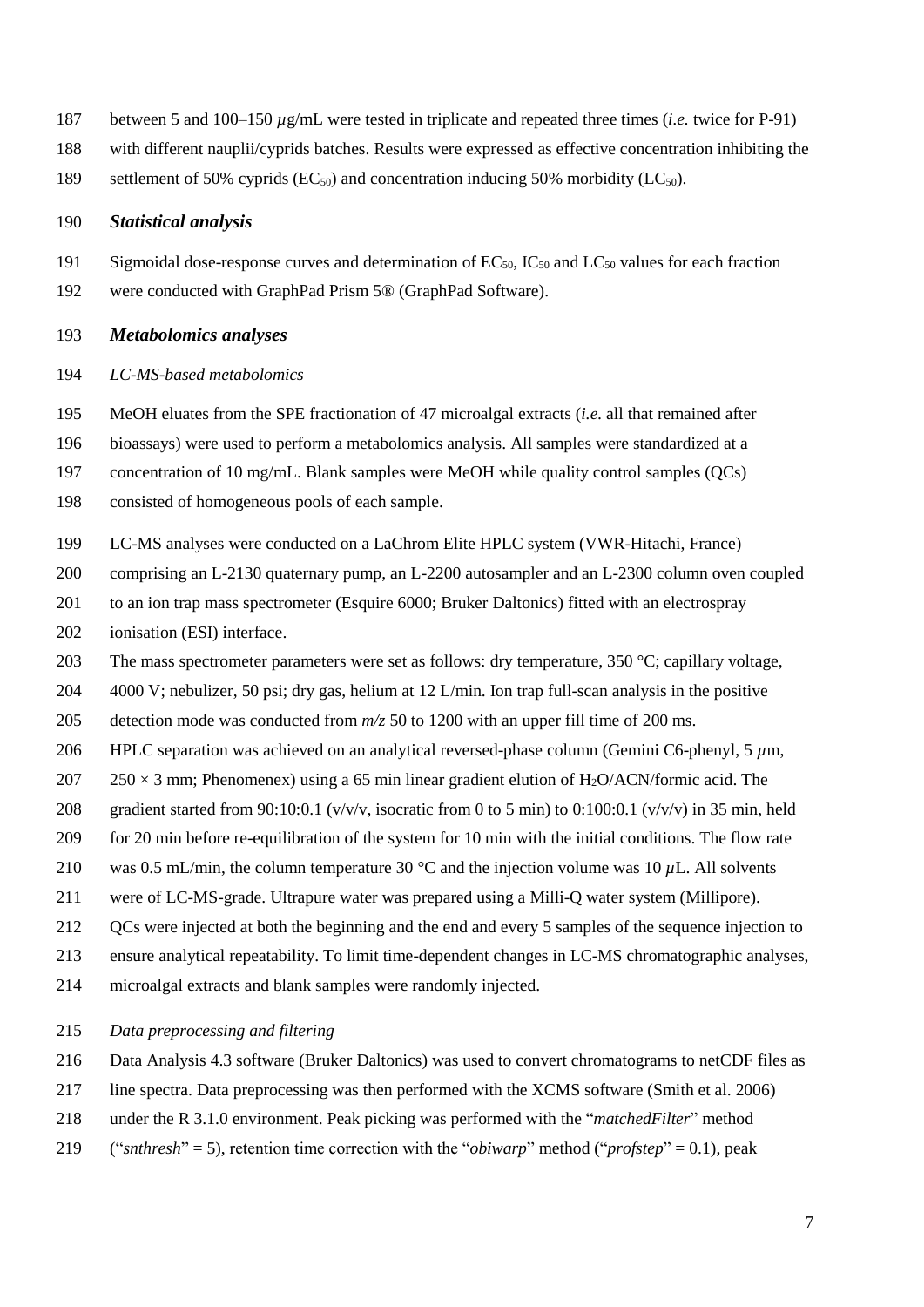- grouping with "*bw*" = 30 and "*mzwidth*" = 0.25 and gap filling with the "*FillPeaks*" method (using
- default parameters).
- The matrix containing the list of 797 features with their retention time, *m/z* value and intensity was
- exported to SIMCA-P 13.0.3 software (Umetrics, Sweden). Data were log10-transformed and Pareto-
- scaled. Principal component analysis (PCA) was used to explore the chemical diversity across the
- studied tropical microalgae.

## *NMR-based metabolomics*

## *Sample preparation*

- Extraction of microalgae for NMR-based metabolomics was different. Freeze-dried material (50 mg)
- 229 of the 47 strains was extracted with 1.5 mL of deuterated chloroform (CDCl<sub>3</sub>) containing 0.03%
- tetramethylsilane (TMS) by vortexing 5 min at 25 °C and 1700 rpm. Samples were ultrasonicated for
- 231 15 min (45 kHz, 35 °C) and centrifuged at 13000 rpm for 20 min. Aliquots of 0.7 mL were used for
- NMR analysis.

#### *NMR measurements*

- 234 The <sup>1</sup>H-NMR experiments were performed at 25  $^{\circ}$ C on an Avance II 600 NMR spectrometer (Bruker,
- Rheinstetten, Germany) equipped with a cryoprobe operating at a proton NMR frequency of
- 236 600.18 MHz. CDCl<sub>3</sub> was used for internal lock. A total of 128 scans spectra with a spectral width of
- 237 16,019 Hz were recorded with pulse width =  $30^{\circ}$  and relaxation delay = 1 s.

## *Data and statistical analyses*

- Prior to Fourier transformation, the free induction decays (FIDs) were zero-filled to 65536 points and
- an exponential window function with a line broadening of 0.3 Hz was applied. The resulting spectra
- were manually phased, baseline corrected and referenced to internal TMS at 0.00 ppm using
- 242 MestReNova 10.0 software (Mestrelab Research S.L., Spain). The <sup>1</sup>H-NMR spectra were then
- automatically binned. Spectral intensities were normalized to total intensity and reduced to integrated
- 244 regions of equal width (0.04 ppm) corresponding to the region of  $\delta$  0.58−10.02 ppm. The region
- *δ* 7.06−7.42 ppm was removed because of the residual solvent signal. PCA was performed on the
- Pareto-scaled dataset using SIMCA 13.0.

#### **Results**

# *Anti-adhesion activity against bacteria*

Crude extracts of the 50 microalgal strains were further fractionated by SPE, leading to 200

- fractions. In total, 84 fractions [*i.e.* 35 aqueous, 19 MeOH/H2O (1:1, v/v), and 30 MeOH eluates] were
- assessed for their anti-adhesion activity against one, two or the three pioneer biofilm-forming marine
- bacteria. The choice for the fractions to be tested was guided by their amount (*i.e.* the mass obtained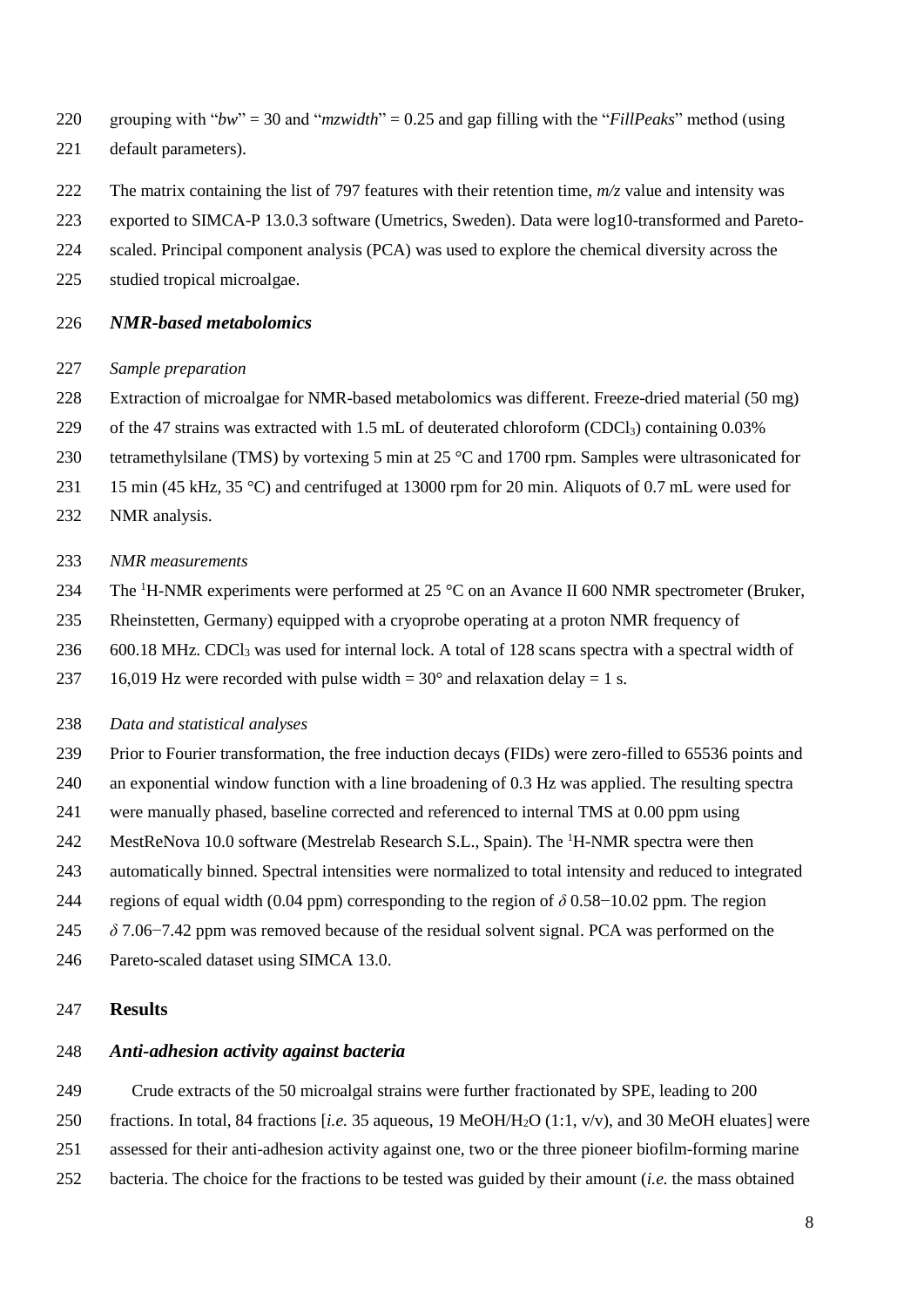- after SPE; aqueous fractions being the most concentrated) and their solubility in seawater (which
- 254 excluded the CH<sub>2</sub>Cl<sub>2</sub> fractions). No aqueous fractions were active while only two of the MeOH 50%
- 255 fractions were weakly or moderately active on *Polaribacter* sp. TC5 with EC<sub>50</sub> values of 83 and
- 47 *µ*g/mL for the unidentified Cyanobacteria C-09 and the dinoflagellate *Symbiodinium* sp. P-73,
- respectively (data not shown). The anti-adhesion activity was concentrated in MeOH fractions as they
- represented 28 out of the 30 active fractions while only two MeOH fractions were not active.
- Depending on both the microalgae and the targeted bacterium, different degrees of activity were 260 observed, spanning from very highly ( $EC_{50} = 1-10 \mu g/mL$ ), highly ( $EC_{50} = 11-30 \mu g/mL$ ), moderately 261 (EC<sub>50</sub> = 31–50  $\mu$ g/mL) and weakly active (EC<sub>50</sub> = 50–100  $\mu$ g/mL) to not active (EC<sub>50</sub> >100  $\mu$ g/mL) (Fig. 1). The activity of the tributyltin oxide (TBTO) was mentioned as a reference for our bioassay 263 and EC<sub>50</sub> values were between 1.2 and  $14 \times 10^{-3} \mu$ g/mL, ca. 1000 times lower than the most active microalgal fraction. Interestingly, anti-adhesion activity was detected among all phyla. Indeed, 8/21 Cyanobacteria, 14/19 dinoflagellates, the four diatoms, 2/3 Cryptophyta, 1/2 Rhodophyta and the only Haptophyta showed some antimicrofouling potential. Nevertheless, most highly active fractions were obtained from dinoflagellates, especially from species of the genus *Amphidinium*. Notably, two strains (*i.e. Amphidinium gibbosum* P-43 and *Symbiodinium* sp. P-78) were very highly active against the three bacteria while only two non-dinoflagellate fractions (*i.e.* one of the cryptophyte P-68 and one of the Cyanobacteria C-59) showed very high activities but only against one of the bacteria. Noteworthy, the fractions derived from microalgae isolated from biofilms also had high activities, particularly two
- out of the four diatoms and some Cyanobacteria (e.g. C-59 and C-61).

# *Toxicity against bacteria*

- We evaluated the impact of the MeOH microalgal fractions on both the growth and the viability of 275 the three biofilm-forming marine bacteria. Bioassays were performed if an EC<sub>50</sub> value  $\leq 60 \mu$ g/mL was obtained for at least one bacterium and when sufficient material was still available (Fig. 2).
- MeOH fractions with promising anti-adhesion activities also exhibited important growth inhibition as
- 42, 71 and 100% of the tested fractions were active on TC11, TC8 and TC5, respectively. Even though
- TC5 seemed more sensitive than the two other strains, the comparison of bacterial strains sensitivity is
- hampered by the fact that the number of tested fractions differed between the three strains (17/18 for
- TC8, 12/18 for TC11 and 9/18 for TC5, *i.e.* due to the lack of material). Strains of the genus
- 282 *Amphidinium* gave the most active fractions with  $IC_{50}$  values  $\leq 50 \mu$ g/mL for all but two bacterial
- fractions (*i.e.* P-44 and P-63 on TC11), followed by *Pavlova* sp. P-69 and the cryptophyte P-68.
- However, few fractions were lethal to the bacteria. Again, *Polaribacter* sp. TC5 appeared more
- 285 sensitive than the other two strains, with LC<sub>50</sub> values  $\leq$ 50  $\mu$ g/mL for the six out of the nine active
- fractions. Only two fractions were weakly toxic to *Shewanella* sp. TC11. *P. lipolytica* TC8 had an
- intermediate sensitivity as 41% of the tested fractions were active, including two that were highly
- 288 toxic with  $LC_{50}$  values  $\leq$ 30  $\mu$ g/mL (*i.e. Pavlova* sp. P-69 and *Symbiodinium* sp. P-78).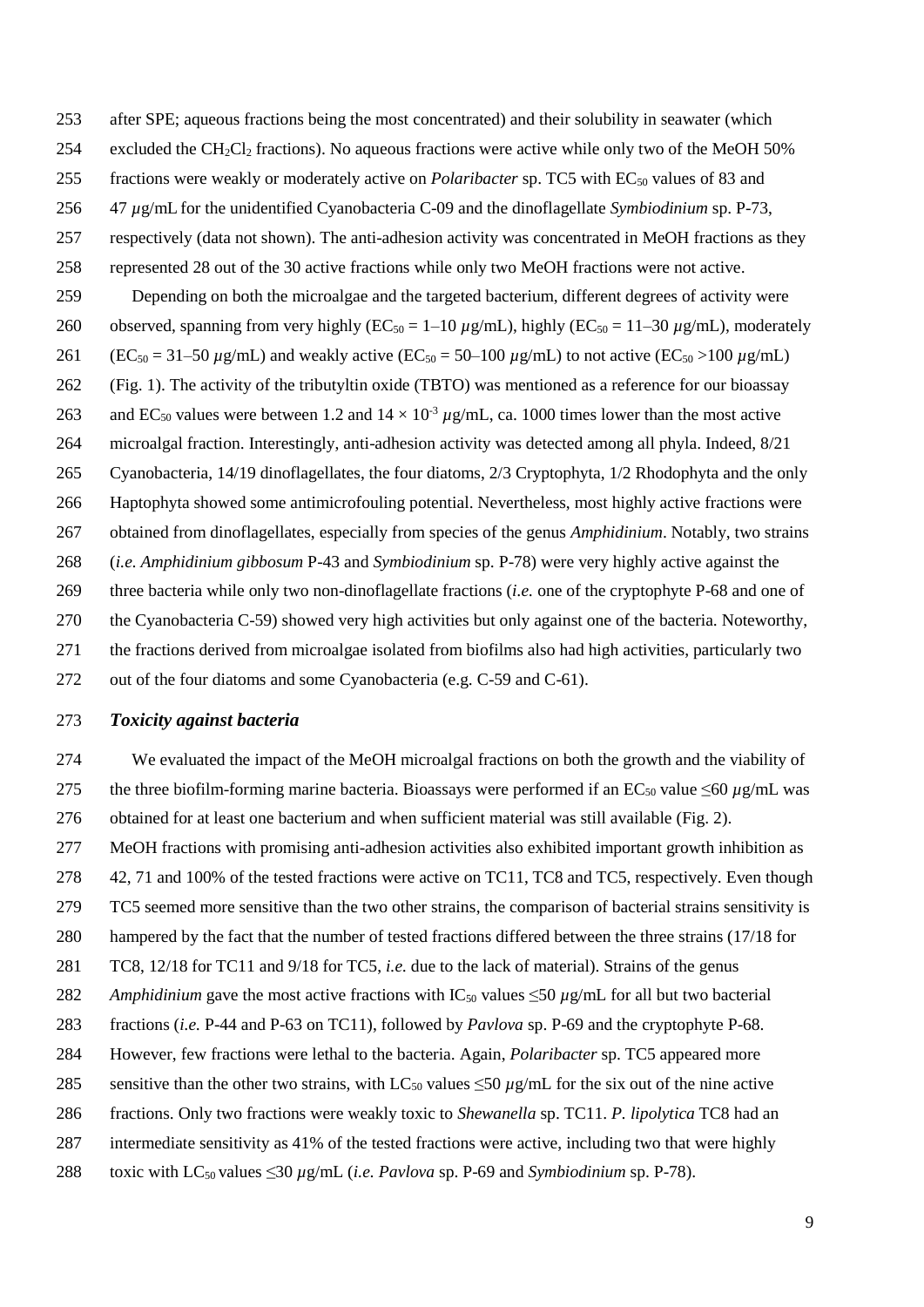While almost all toxic microalgae also had some growth inhibition activity, four strains were only

- toxic to the bacteria (*i.e.* the diatoms *Nitzschia* sp. P-89 and *Psammodictyon* sp. aff. *constrictum* P-90
- and the Cyanobacteria *Pseudanabaena* sp. C-30 and *Synechococcus elongatus* C-60), suggesting a
- specific mode of action. The opposite trend was observed for the unidentified cryptophyte P-68 which
- was non-toxic but inhibited the growth of the three bacteria. The underpinning mechanisms of both
- growth inhibition and toxicity were beyond the scope of this study.
- Finally, the selectivity index (SI) also called therapeutic ratio [\(Rittschof et al. 1992\)](#page-22-3) and defined as
- 296 the ratio of  $LC_{50}$  and  $EC_{50}$ , was calculated. Eight out of the nine dinoflagellate-derived fractions and
- 297 only one non-dinoflagellate fraction (*i.e.* for the cryptophyte P-68) had a  $SI \ge 10$  for at least one of the
- 298 bacteria. Concerning the other phyla, SI were always  $\leq$  4, independently of the bacterial strains. SI
- values were strain-dependent but highest for TC11 as this strain was more resistant.
- 300 Values for TBTO  $(IC_{50}$ ,  $LC_{50}$  and SI) were added as references. While being less active in the anti-
- adhesion bioassay, MeOH fractions of microalgae were about 3500−30 000 times less acutely toxic
- than TBTO and thus had generally better SI.

#### *Anti-settlement activity and toxicity against barnacle larvae*

 Two dinoflagellates of the genus *Amphidinium* (P-43 and P-60) and the diatom *Navicula mollis* P- 91 were selected to perform barnacle bioassays (Table 2). These strains were chosen based on the availability of the remaining extracts and both their antimicrofouling potential and chemodiversity (Fig. 3, Appendices A and B). The three MeOH fractions showed a significant anti-settlement activity 308 with  $EC_{50}$  values  $\leq 45 \mu g/mL$ . *Navicula mollis* P-91 fraction was ca. 5 times more active than those of the dinoflagellates P-43 and P-60. Cytotoxicity towards *A. amphitrite* stage V/VI nauplii and cyprids was strain-dependent. Interestingly, no acute toxicity for both nauplii and cyprids was observed for P-311 91, even at the highest concentrations (24h-LC<sub>50</sub>  $> 100 \mu g/mL$ ) while dinoflagellates showed some toxicity on cyprids.

# *Metabolomics analyses*

Metabolomics analyses were performed to evaluate the chemodiversity of the tropical microalgae.

Only chromatographic profiles obtained with MeOH fractions were considered for LC-MS-based

metabolomics as anti-adhesion activity was predominantly detected in these fractions.

The PCA score plot of 46 out of the 50 strains initially studied was represented on Fig. 1. The four

- missing fractions corresponded to three fractions that were no longer available (*i.e.* cyanobacterial
- strains C-30, C-33 and C-58) and the exclusion of C-64 (*Porphyridium* sp.) as it clustered with the
- blanks. The total variance due to the two main axis accounted for 45% on the PCA score plots. The
- distinction between prokaryotes (*i.e.* Cyanobacteria) and eukaryotes is clearly visible on the first
- component (27%), with few exceptions (*i.e.* the eukaryotes C-03, P-04, P-67 and P-92 clustered with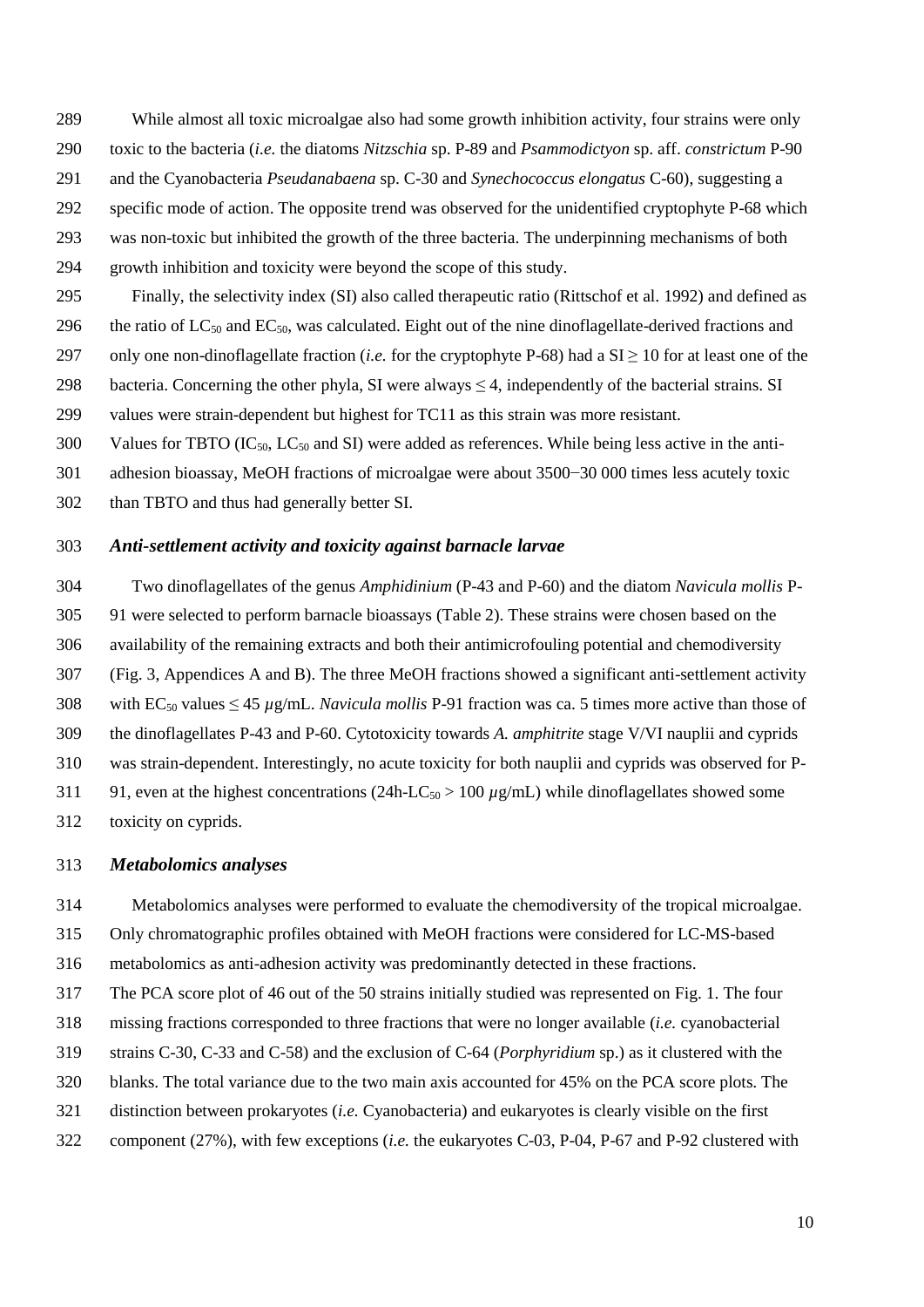Cyanobacteria) while the second component (17%) allowed the distinction between diatoms and Cryptophyta.

- Although the sizing of symbols by bioactivity confirmed the better anti-adhesion activity of dinoflagellates, other strains (e.g. the Cyanobacteria C-59 or the diatoms P-90 and P-91) had interesting activities while being in separate clusters, thus displaying different chemical profiles. To verify that the clustering obtained with LC-MS-based metabolomics was not biased by the specific sample preparation, we also performed an NMR-based metabolomics analysis using organic crude extracts (Supp Figure 1). The two main axes accounted for a better total variance of 71.3%. In these conditions, C-64 was not an outlier and a few exceptions with the taxa-based clustering were also noted. The presence of the C-03 and P-67 strains in the Cyanobacteria group was in agreement with the LC-MS-based metabolomics. However, considering diatoms, P-89 was clearly in the dinoflagellates group considering NMR profiles, whereas P-92 did not cluster with the three other diatom strains considering LC-MS profiles. Both metabolomics approaches revealed that Cyanobacteria and dinoflagellates were scattered groups, indicating metabolic specificity thus chemodiversity within these two phyla. A more specific analysis of the metabolomics dataset of these two phyla allowed, through the building of OPLS-DA models, to highlight some putative biomarkers. A focus was made on the most discriminating *m/z* variables and NMR chemical shifts (Supp Figures 2 and 3). More precisely,
- variables with *m/z* 587.5 and *m/z* 589.5 were specifically produced in cyanobacterial samples and
- could be related to the occurrence of phycobilins in such extracts [\(Fu et al. 1979;](#page-18-4) [Singh and Verma](#page-22-5)
- ). In the case of NMR data, several of the <sup>1</sup>H NMR bins overexpressed in dinoflagellates ranged
- between 4.00 and 3.50 ppm and between 5.00 and 5.50 ppm and thus could be attributed to
- acylglycerols with polyunsaturated fatty acids [\(Nieva-Echevarría et al. 2014\)](#page-21-6).

#### **Discussion**

 The discovery of environmentally friendly molecules that effectively prevent biofouling remains a challenge in the marine antifoulant research field [\(Dafforn et al.](#page-17-0) 2011; [Qian et al. 2015\)](#page-21-1). New

biomimetic solutions could be developed when considering the natural mechanisms implemented by

marine organisms to protect themselves (e.g. against epibiosis) [\(Aguila-Ramirez et al. 2014;](#page-16-4) [Scardino](#page-22-6) 

- [and de Nys 2011\)](#page-22-6). A key point could be that a single molecule would never have a chance to inhibit
- the huge diversity of biofoulers colonizing surfaces in the marine environment. For this reason, this
- work aimed to study extracts/fractions and not pure compounds which required time-consuming and
- costly purification and characterization steps while not necessarily being ecologically relevant. In
- addition to the possibility to inhibit the adhesion of several organisms, considering extracts/fractions

allowed to benefit from likely synergism between compounds.

 This study focused on benthic microalgae that were collected from different islands of the southwest Indian Ocean (*i.e.* 23 from Reunion Island, 14 from the Scattered Islands, 7 from Mayotte, 5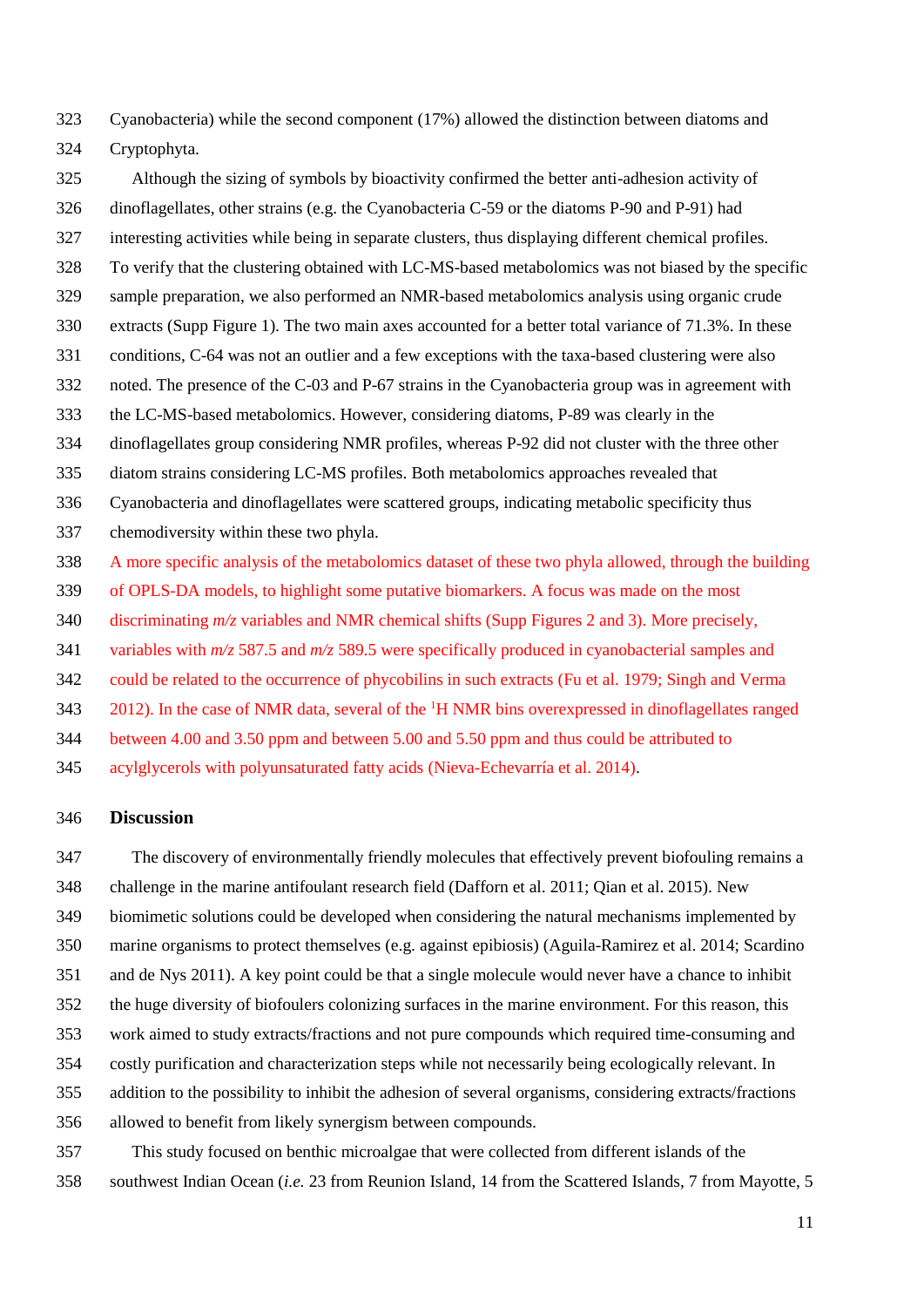from Madagascar and 1 from Mauritius) between 1992 and 2013. Hitherto, studies about microalgae from this were mainly restricted to toxic dinoflagellates (e.g. *Ostreopsis* spp. which produce one of the most potent non-protein toxin [\(Lenoir et al. 2004\)](#page-20-3)). Thus, the biotechnological potential of such organisms in the field of AF was unknown. Our collection was very diverse, although dominated by two out of the six phyla (dinoflagellates and Cyanobacteria represented 38% and 42% of the 50 strains, respectively). The four diatoms and almost all Cyanobacteria (*i.e.* 19/21 strains) were isolated directly from marine biofilms [\(Landoulsi et al. 2011;](#page-19-4) [Salta et al. 2013\)](#page-22-1). These autotrophs, especially Cyanobacteria, are major components of tropical biofilms [\(Viles et al. 2000;](#page-23-1) [Paul et al. 2005\)](#page-21-7). It has also been suggested that these biofilm-forming microalgae can produce a variety of chemical deterrents for defense purposes. Hence, they may show some AF properties [\(Dobretsov et al. 2006;](#page-17-2) [Leao et al. 2012\)](#page-20-4).

#### *Anti-adhesion activity*

 When searching for AF compounds intended to protect man-made devices, bacteria adhering on artificial substrata should be tested [\(Briand 2009;](#page-16-1) [Camps et al. 2011\)](#page-17-3). The three bacterial strains used here (TC5, TC8 and TC11) were isolated from marine biofilms formed after a few hours on immersed artificial substrata in a temperate area [\(Brian-Jaisson et al. 2014\)](#page-16-3). We have also isolated a set of bacterial strains from artificial surfaces immersed at the Reunion Island (*i.e.* tropical area), which showed a similar sensitivity against AF biocides compared to the three temperate ones (data not shown). Therefore, we considered that TC5, TC8 and TC11 temperate strains, for which previous data were available (e.g. [Brian-Jaisson et al. 2014;](#page-16-3) [Camps et al. 2011;](#page-17-3) [Othmani et al. 2014;](#page-21-4) [Othmani](#page-21-8) et al. [2016a;](#page-21-8) [Othmani et al. 2016b;](#page-21-5) [Favre et al. 2017\)](#page-18-5), were suitable targets to assess AF potential of tropical microalgae. Interestingly, targeting the inhibition of fouling bacteria adhesion may further prevent or reduce both the micro- and macrofouling of submerged structures. Indeed, some microfoulers (e.g. bacteria, especially of the genus *Pseudoalteromonas* and diatoms) have been reported to regulate the settlement of macrofoulers via chemical cues [\(Hadfield 2011;](#page-19-5) [Qian et al. 2007\)](#page-21-9).

 The screening of anti-adhesion activity among the 50 microalgal strains revealed that the AF potential varied widely depending on the polarity of the crude extract, the species and, to a lesser extent, the fouling bacteria tested. The higher sensitivity of TC5 in all bioassays was already reported [22, 24, 68] and may be related to its lower ability to form substantial biofilms *in vitro* [\(Brian-Jaisson](#page-16-3)  [et al. 2014\)](#page-16-3). Bioactivity was considered fraction-specific as 93% of the 30 active samples were methanolic fractions and none of the 35 aqueous fractions inhibited the adhesion of bacteria. In agreement with our results, Falaise et al. reviewed that antimicrobial activity of microalgae was generally found in methanolic and other organic extracts [\(Falaise et al. 2016\)](#page-17-1). It is interesting to note that microalgae from all taxa, independently of their origin, showed some

activity. Mudimu and collaborators hypothesized that the capacity to produce antibacterial and

antifungal compounds has evolved independently of phylogenetic relationship in both microalgae and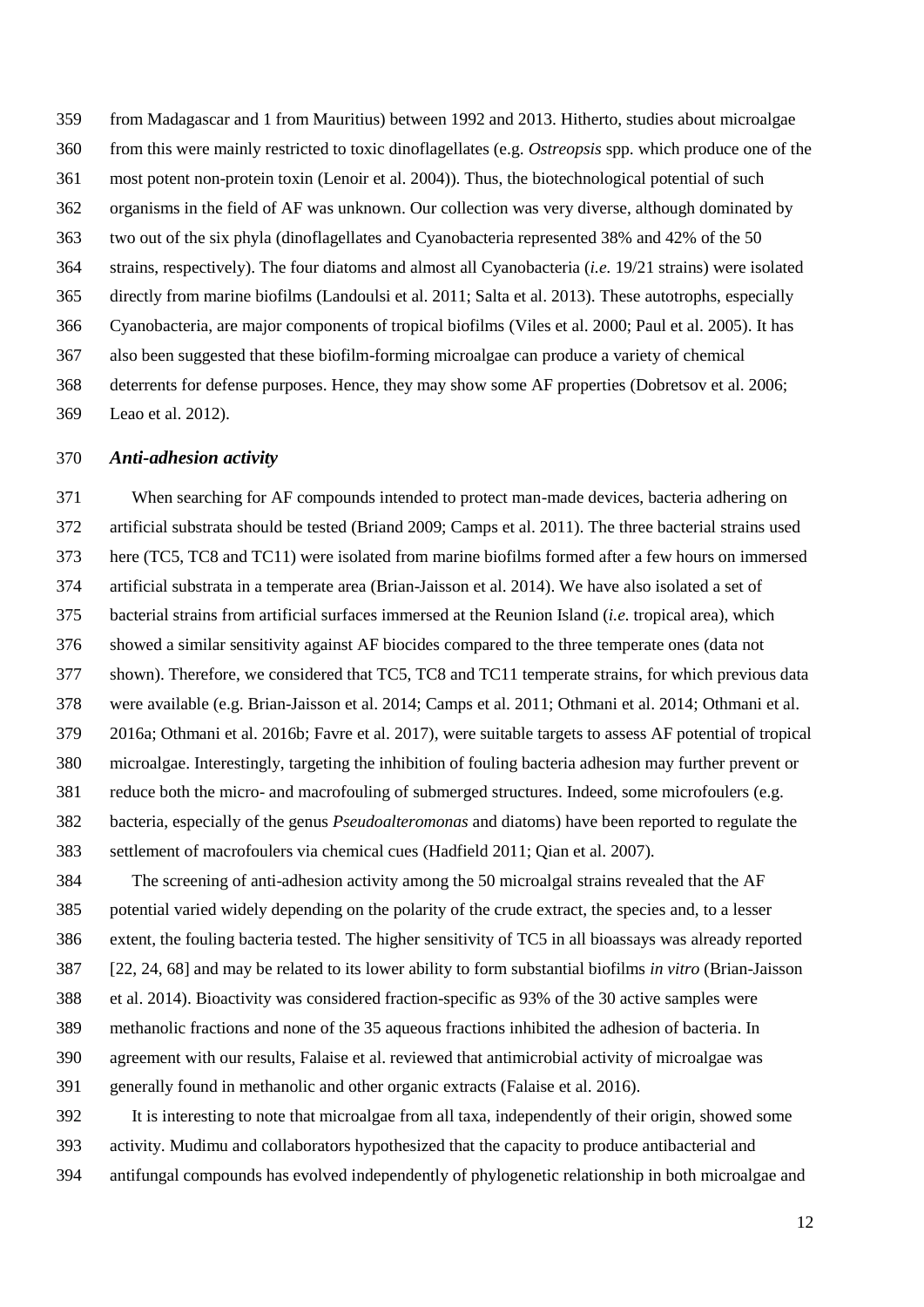Cyanobacteria [\(Mudimu et al. 2014\)](#page-20-5). However, dinoflagellate species assayed here, especially *Amphidinium* and *Symbiodinium* strains, were the most active. While marine dinoflagellates have proved to be an important source of bioactive natural products (e.g. [Van Wagoner et al. 2014\)](#page-23-3), antimicrobial activity derived from dinoflagellate extracts or compounds has rarely been reported so far. Only a few studies observed antimicrobial properties for compounds isolated from *Amphidinium* spp., e.g. amphidinins C–F and luteophanol A [\(Doi et al. 1997;](#page-17-4) [Kubota et al. 2014\)](#page-19-6). Most of the dinoflagellates screened in this study are sand-dweller or benthic species with predominantly motile cells. From an ecological point of view, their capacity to inhibit the growth of bacterial competitors could be less critical than for sessile benthic taxa which settle on surfaces in more diversified microbial communities.

 general moderate activity while diatoms, and in particular *Navicula mollis* P-91, were highly active. Cyanobacteria are a very prolific source of bioactive metabolites [\(Leao et al. 2012\)](#page-20-4) and they are known to display a rich chemodiversity [\(Burja et al. 2001\)](#page-17-5). Even if some reports seemed to prone their potential application as antimicrofoulants (e.g. [Bhadury and Wright 2004;](#page-16-5) [Gademann 2007\)](#page-18-3), others reached similar conclusions to our own. For example, during a bioprospecting of Cyanobacteria from 411 the Baltic Sea, only three out of 27 strains were reported to weakly inhibit the growth of fouling  $\gamma$ -

Concerning the microalgae isolated directly from biofilms, Cyanobacteria had surprisingly a

Proteobacteria [\(Mazur-Marzec et al. 2015\)](#page-20-1). However, it should be noted that only nine of the

Cyanobacterial strains gave sufficient material to perform bioassays in our study. Thus, the

antimicrofouling potential of the twelve other strains cannot be ruled out.

Diatoms may hide a potential for AF compound production according to Dobretsov et al. [\(2006\)](#page-17-2). In

previous studies, extracts from *Attheya longicornis* [\(Ingebrigtsen et al. 2016\)](#page-19-7), *Amphiprora paludosa*

[\(Sanchez-Saavedra et al. 2010\)](#page-22-7), *Nitzschia communis* and *Amphora* cf. *capitellata* [\(Montalvao et al.](#page-20-2) 

[2016\)](#page-20-2), and polyunsaturated fatty acids (e.g. hexadecatetraenoic, eicosapentaenoic and

hexadecatrienoic acids) from *Chaetoceros muelleri* [\(Falaise et al. 2016\)](#page-17-1), *Navicula delognei* [\(Findlay](#page-18-6) 

[and Patil 1984\)](#page-18-6) and *Phaeodactylum tricornutum* [\(Desbois et al. 2008;](#page-17-6) [Desbois et al. 2009\)](#page-17-7) have shown

interesting antibacterial activities. Moreover, blue pigments from *Haslea ostrearia* and *H.* 

*karadagensis* were found to be active against three marine fungi implicated in biofouling [\(Gastineau et](#page-18-7) 

[al. 2012a,](#page-18-7) [b\)](#page-18-8).

Among strains belonging to the three other taxa, moderate anti-adhesion activity was detected for

the rhodophyte C-64 *Porphyridium* sp. whereas the haptophyte *Pavlova* sp. P-69 was highly active

against the three bacteria. The two strains of Cryptophyta (P-68 and P-70) showed in-between

activities. To date, some *Porphyridium* spp. have shown antibacterial activities, e.g. organic extracts of

*P. purpureum*, *P. aerugineum* or *P. cruentum* [\(Falaise et al. 2016;](#page-17-1) [Sanchez-Saavedra et al. 2010;](#page-22-7)

[Guedes et al. 2011\)](#page-18-9) while phycobiliproteins of *P. aerugineum* and *P. cruentum* were both antibacterial

and antifungal [\(Najdenski et al. 2013\)](#page-20-6). AF potential of haptophytes is poorly documented and only

two antibacterial chlorophyll a degradation products from *Isochrysis galbana* have been reported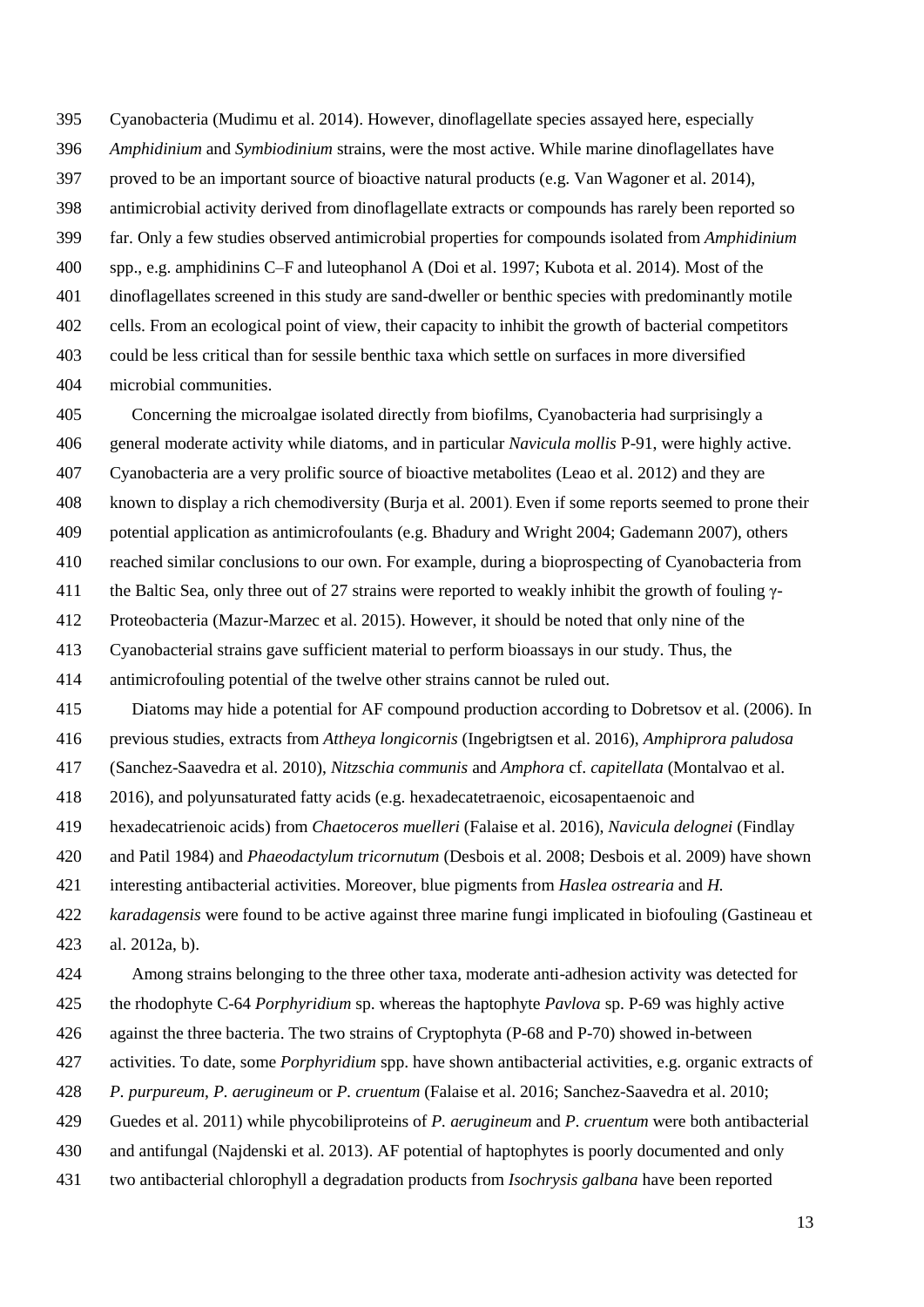[\(Falaise et al. 2016\)](#page-17-1). Finally, we could not find any report of bioactivity concerning Cryptophyta. However, one of our unidentified strains (P-68) showed significant anti-adhesion activity against the three bacteria tested that may involve some growth inhibition mechanism considering toxicity results. It is well recognized that AF activity should include the capacity to disturb the adhesion of a wide range of foulers. Among them, barnacle represents a key species, especially because of its wide distribution and, as encrusting taxa, the huge damage associated with its settlement [\(Aldred and Clare](#page-16-6)  [2008\)](#page-16-6). Thus, the potential to prevent adhesion of the barnacle model *A. amphitrite* was also assessed with three microalgal fractions selected for their interesting antibacterial adhesion activity. The two dinoflagellate (*i.e.* from *Amphidinium gibbosum* P-43 and *A. carterae* P-60) showed moderate activity while the diatom *Navicula mollis* P-91 exhibited a remarkable ability to inhibit the adhesion of *A. amphitrite*. This is the first time to our knowledge that a benthic diatom isolate coming from a marine biofilm was shown to be potentially involved in the prevention of invertebrate adhesion.

 It is of great interest for our screening to identify natural extracts inhibiting several target species. Some other interesting activities from microalgae have been reported against biofouling, in addition to antibacterial compounds. For example, antifungal or algicidal molecules have been purified from *Amphidinium* species [\(Houdai et al. 2004;](#page-19-1) [Washida et al. 2006;](#page-23-4) [Kong et al. 2016\)](#page-19-8). Similar activities have also been observed in Cyanobacteria and Rhodophyta [\(Najdenski et al. 2013;](#page-20-6) [Berry et al. 2008\)](#page-16-7). Besides, Almeida et al. noted that aqueous extracts of *Synechocystis* strains isolated from Atlantic coasts showed interesting molluscicidal activities [\(Almeida et al. 2015\)](#page-16-8). That result should also be considered regarding the interactions between biofilms and invertebrate larval recruitment. If the bacterial role has already been investigated as previously mentioned [\(Hadfield 2011;](#page-19-5) [Qian et al. 2007;](#page-21-9) [Salta et al. 2013\)](#page-22-1), the role of major autotrophs in biofilms, *i.e.* the diatoms, in the control of larval recruitment has been overlooked.

## *Toxicity of the tropical microalgae*

 Inhibition of bacterial adhesion (*i.e.* biofilm formation) or cyprid settlement may result either from specific inhibition of the adhesion process itself or as a consequence of toxicity. In order to discuss the actual potential of tropical microalgae as sources of environmentally friendly antifoulants, we studied the toxicity of active fractions on the three fouling bacteria and on two stages of barnacle life cycle. Generally, when SI, *i.e.* the ratio of bioactivity and toxicity, is higher than 10 to 15 [\(Rittschof et al.](#page-22-3)  [1992;](#page-22-3) [Qian et al. 2010\)](#page-21-0), extracts or compounds are assumed to be non-toxic.

Regarding the toxicity towards bacteria, this criterion was met only for dinoflagellates while other

- strains had selective indexes lower than four. These lower SI reflected more the less potent anti-
- adhesion activity of non-dinoflagellate microalgae rather than their toxicity, except for the haptophyte

*Pavlova* sp. P-69 which was highly toxic against TC8 and TC5.

 Therefore, considering only SI, almost all dinoflagellate strains studied here may be sources of environmentally friendly antimicrofoulants. However, they also had important growth inhibition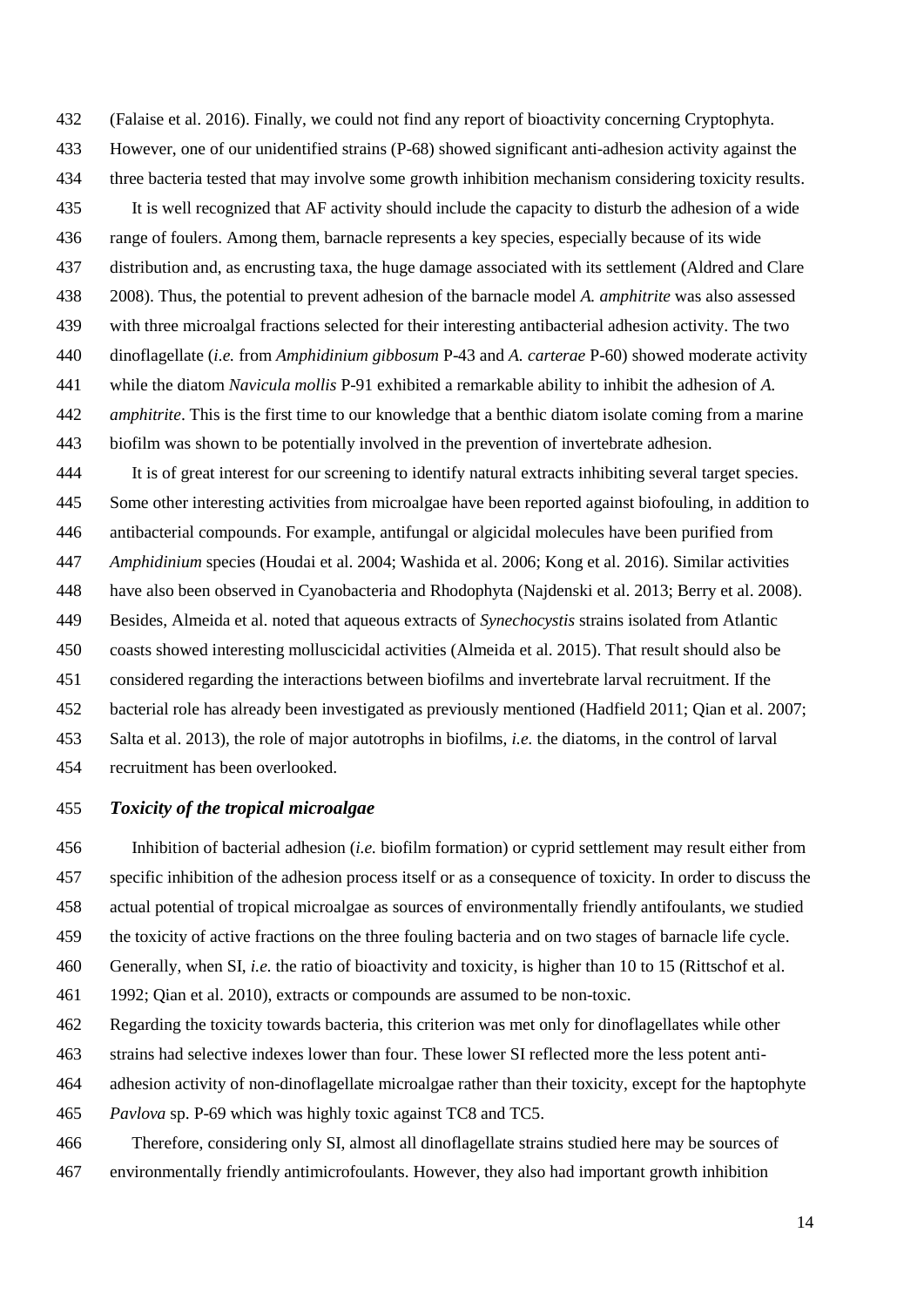- activity on the three marine bacteria, in contrast to diatoms and Cyanobacteria. Moreover, many toxic
- compounds have been isolated from dinoflagellates of the genus *Amphidinium*, *Symbiodinium* and
- *Prorocentrum* [\(Kobayashi and Kubota 2007;](#page-19-9) [Gordon and Leggat 2010;](#page-18-10) Ten-Hage [et al. 2002;](#page-22-8) [Neves et](#page-20-7)
- [al. 2017\)](#page-20-7) that might explain their relative higher toxicity in this study, including on barnacles.
- Indeed, the anti-settlement activity of dinoflagellate fractions appeared to be associated with toxic
- compounds. Thus, resulting therapeutic ratio (*i.e.* > 10 for P-91 and < 3 for P43 and P-60) suggested
- that anti-settlement activity of *Navicula mollis* P-91 was likely due to molecules that may specifically
- hinder adhesion mechanisms of barnacle, in opposition to intrinsic toxicity of *Amphidinium* P-43 and
- P-60 fractions. Noteworthy, toxicity of the two dinoflagellates was noted only for cyprid larvae (*i.e.*
- the stage at which barnacle larva are able to attach to surfaces).

 Despite their weak bacterial growth inhibition described here, toxicity of Cyanobacteria and diatoms has also been reported against several types of organisms. For examples, extracts of *Synechocystis* and *Leptolyngbya* spp. were found to induce acute toxicity to *Artemia salina nauplii*, to sea urchin larvae while they completely inhibited the embryogenesis of the Mediterranean mussel [\(Martins et al. 2007;](#page-20-8) [Lopes et al. 2010\)](#page-20-9). Concerning diatoms, even though none of the *Navicula* and *Nitzschia* strains screened by Wichard et al. produced oxylipins [\(Wichard et al. 2005\)](#page-23-5), many diatoms can produce these very reactive aldehydes that were highly cytotoxic to six different phyla including copepods, oysters and sea urchins [\(Adolph et al. 2004\)](#page-16-9). Fortunately, the active diatom strains tested in this work showed no toxicity towards bacteria and barnacle larvae but ecotoxicological tests should be performed on a wider diversity of marine organisms, as well as screening for domoic acid production. Indeed, this neurotoxin responsible for Amnesic Shellfish Poisoning (ASP) in humans and accumulating in organisms of higher trophic levels [\(Saeed et al. 2017\)](#page-22-9), has recently been discovered in *Nitzschia bizertensis* sp. [\(Smida et al. 2014\)](#page-22-10) and *Nitzschia navis-varingica* [\(Suriyanti and Usup 2015\)](#page-22-11). Toxicity information should be considered before the selection of tropical microalgae for future possible costly works (e.g. cultivation at large scale, purification and assessment of *in situ* activity of AF compounds).

## *Chemodiversity of tropical microalgae*

 Metabolomics is the global measurement of metabolites in biological systems that reflect the phenotype. It is ultimately the result of underlying genomic, transcriptomic, and proteomic networks [\(Fiehn 2002\)](#page-18-11). Combining PCA with analytical tools such as liquid chromatography tandem mass spectrometry is an attractive method to provide a visual representation of differences between LC-MS profiles [\(Hou et al. 2012;](#page-19-10) [Othmani et al. 2016a;](#page-21-8) [Favre et al. 2017\)](#page-18-5). Indeed, microalgae producing similar metabolites would group together and vice versa. Considering our sample preparation procedure (*i.e.* fractionation of MeOH/CH2Cl<sup>2</sup> crude extracts into four fractions of decreasing polarity for bioassay purpose), the clustering observed on the PCA score plots was very interesting. Indeed, the

groups observed were confirmed by a NMR-based metabolomics approach with the whole organic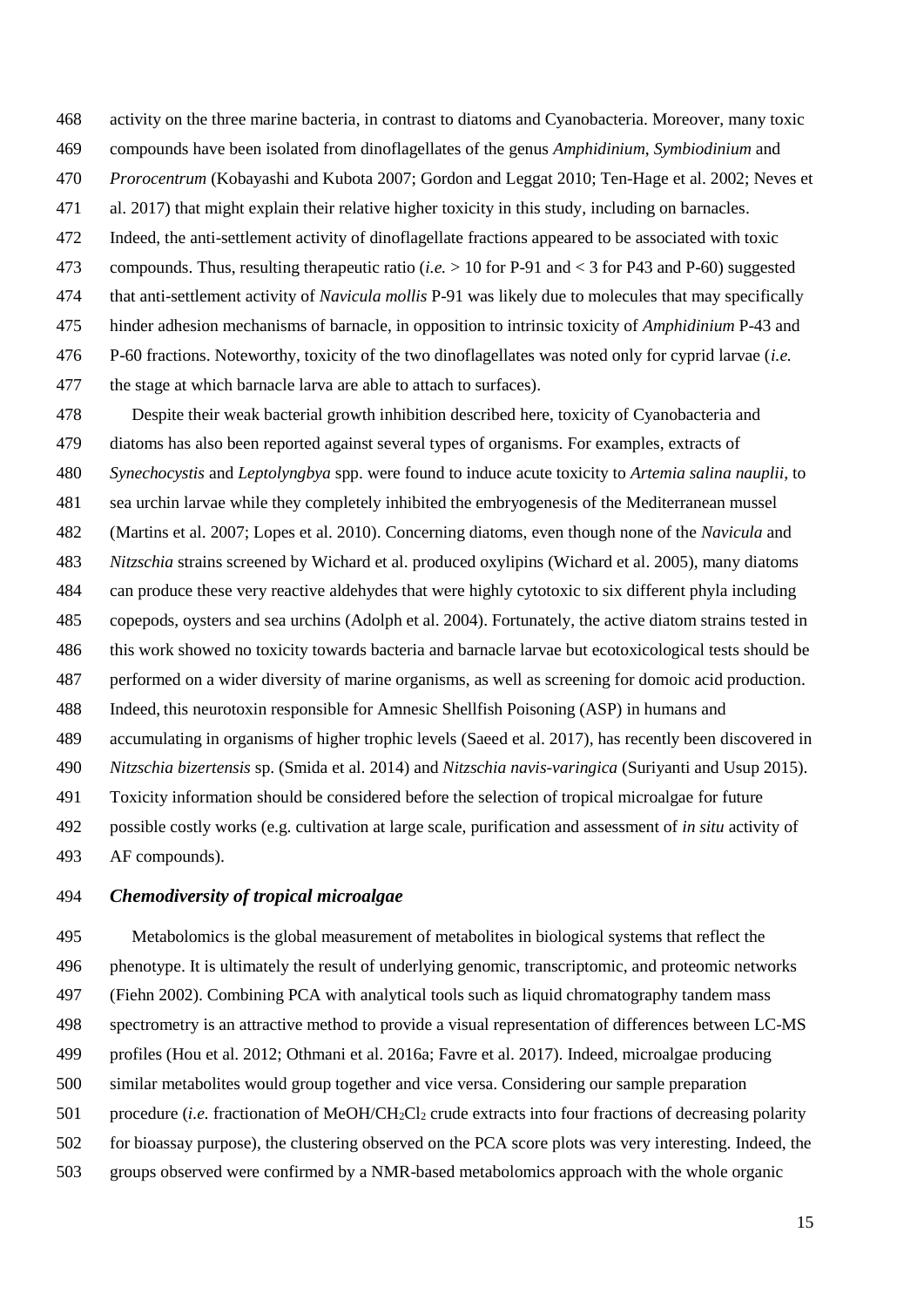extracts and corresponded to the four main taxa (*i.e.* Cyanobacteria, dinoflagellates, diatoms and

- Cryptophyta while Rhodophyta and Haptophyta cannot be considered as only one strain was available
- for both phyla). These results suggested that both methods were valuable to evaluate the
- chemodiversity of tropical microalgae.

 Previously, the clear separation between our Cyanobacteria and dinoflagellate strains had already 509 been reported using *in vivo* <sup>1</sup>H HR-MAS NMR spectroscopy [\(Zea Obando et al. 2016\)](#page-23-2). However, we unexpectedly observed the presence of four eukaryotic strains in the Cyanobacteria cluster with LC- MS-based metabolomics; some (e.g. the rhodophyte C-03) were confirmed by the NMR-based approach. It may result from the presence of common compounds like phycobiliproteins, or, more probably, from the degradation of these fractions. The biodiversity of microalgae was thus reflected by both the inter- and intraspecific metabolic profiles which is interesting for a bioprospecting purpose. Using metabolomics, even with low resolution mass spectrometry on fractionated extracts, we were able to highlight the chemodiversity of tropical microalgae without identifying the composition of each extract or having the precise identification of all strains. Indeed, the heatmap of metabolites showed only partial overlap between selected strains (Supp Figure 4). As evidenced by Hou et al. [\(2012\)](#page-19-10) and supported by this preliminary study, the LC/MS-PCA combination should be useful for the

selection of strains displaying maximal chemical diversity for the discovery of novel antifoulants.

## *Selection of the most promising tropical microalgae*

Based on all our results, *i.e.* anti-adhesion activity, toxicity and chemodiversity, up to five strains

could be selected for in-deep study of their AF potential, namely the unidentified cryptophyte P-68,

the Cyanobacteria *Gloeocapsopsis* sp. C-61, the dinoflagellates *Amphidinium gibbosum* P-43 and *A.* 

*carterae* P-60 and finally the diatom *Navicula mollis* P-91.

- Benthic marine microalgae have been neglected for bioprospecting purpose, possibly due to culture
- issues [\(Barra et al. 2014\)](#page-16-2). However, the fifty strains studied here were successfully cultivated in up to
- 5 L flasks. Besides, *A. carterae* has shown a good potential regarding culture scale-up [\(Fuentes-](#page-18-12)
- [Grünewald](#page-18-12) et al. 2016) as well as Cyanobacteria like *Spirulina* [\(Xu et al. 2009\)](#page-23-6) or benthic diatoms
- [\(Raniello et al. 2007\)](#page-21-10). Further studies on the purification and identification of active compounds from
- the selected strains will be conducted to characterize natural eco-friendly antifoulants. So far,
- antimicrobial compounds isolated from microalgae were mainly fatty acid-related compounds or, to a
- lesser extent, pigments [\(Falaise et al. 2016\)](#page-17-1). Other chemical families structures, e.g. lactones are
- promising like for honaucins isolated from the marine Cyanobacteria *Leptolyngbya crossbyana* [\(Choi](#page-17-8)
- [et al. 2012\)](#page-17-8) which inhibited quorum sensing, a form of cell-cell communication essential in microbial
- surface colonization [\(Dang and Lovell 2016\)](#page-17-9).
- Another advantage of microalgae is that culture conditions can be manipulated and optimized to the
- overexpression or accumulation of metabolites of interest, which is known as metabolic induction
- concept [\(Abida et al. 2013\)](#page-16-10). The production of bioactive compounds by microalgae varies according to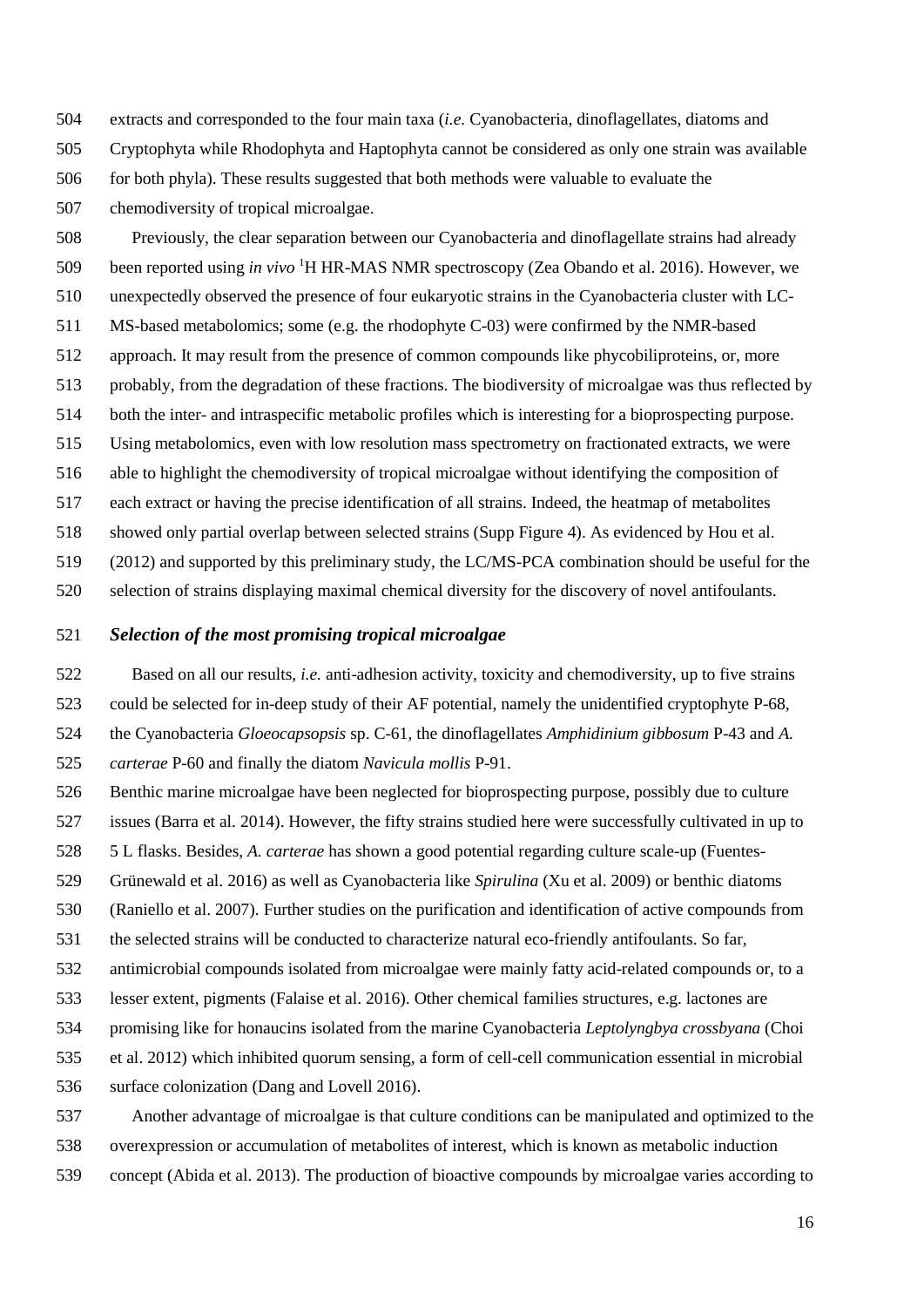- growth conditions, availability and concentration of nutrients in the culture medium, light intensity,
- temperature and/or pH [\(Noaman et al. 2004;](#page-21-11) [Ingebrigtsen et al. 2016;](#page-19-7) [Bagwell et al. 2016;](#page-16-11) [Volk and](#page-23-7)
- [Furkert 2006\)](#page-23-7). Thus, the AF potential of tropical microalgae could be further increased after the

optimization of culture conditions for the production of AF agents.

- Biofouling is a very complex process that cannot be fully replicated by laboratory single-species
- bioassays. Hence confirmation of the anti-adhesion activity of selected tropical microalgae would be
- required using at least mixed-species biofilms *in vitro* or by field studies [\(Burgess et al. 2003;](#page-17-10) [Briand](#page-16-1)
- [2009;](#page-16-1) [Lee et al. 2014\)](#page-20-10). Specifically, the methanolic fractions of *Amphidinium* P-43 and P-60 strains
- and *Navicula mollis* P-91 have shown interesting antimicro- and antimacrofouling properties thus they
- should be incorporated in several type of coatings for *in situ* tests.

# **Conclusion**

 In this study, we presented the results of the large-scale screening of the AF properties of fifty tropical microalgae including Cyanobacteria. The metabolomics analyses revealed the untapped chemodiversity of our collection of tropical strains. Methanolic fractions from strains of all six phyla inhibited to some extent the adhesion of the three fouling bacteria tested. Dinoflagellates were highly active but also the more toxic. One diatom strain especially exhibited a promising potential for the inhibition of the adhesion of both biofilm bacteria and barnacle larvae. Together, these results allowed us to select five strains with very promising potential as sources of environmentally friendly antifoulants. However, in addition to the complete chemical characterization of the active extracts, further field studies with microalgae extract-based coatings are required to better characterize the actual AF potential of these tropical microalgae.

## **Acknowledgements**

- This study was funded by the French National Research Agency (project BioPainTrop, ANR-12-
- CDII-0008). The authors would particularly like to thank Dr. Nicolas Chomérat (Ifremer, France),
- Maurice Loir and Dr. Mitsunori Iwataki (University of Tokyo, Japan), for their help in *Amphidinium*,
- *Prorocentrum* and *Navicula* species identification. They also would like to thank Qiong-Yao Xue,
- Emmanuelle Espuche and Lucie Bruno for technical assistance (extraction of microalgae and some
- bioassays).

## **References**

- <span id="page-15-0"></span>Abarzua S, Jakubowski S (1995) Biotechnological investigation for the prevention of biofouling. 1.
- Biological and biochemical principles for the prevention of biofouling. Mar Ecol Prog Ser 123
- (1-3):301–312. doi[:http://dx.doi.org/10.3354/meps123301](http://dx.doi.org/10.3354/meps123301)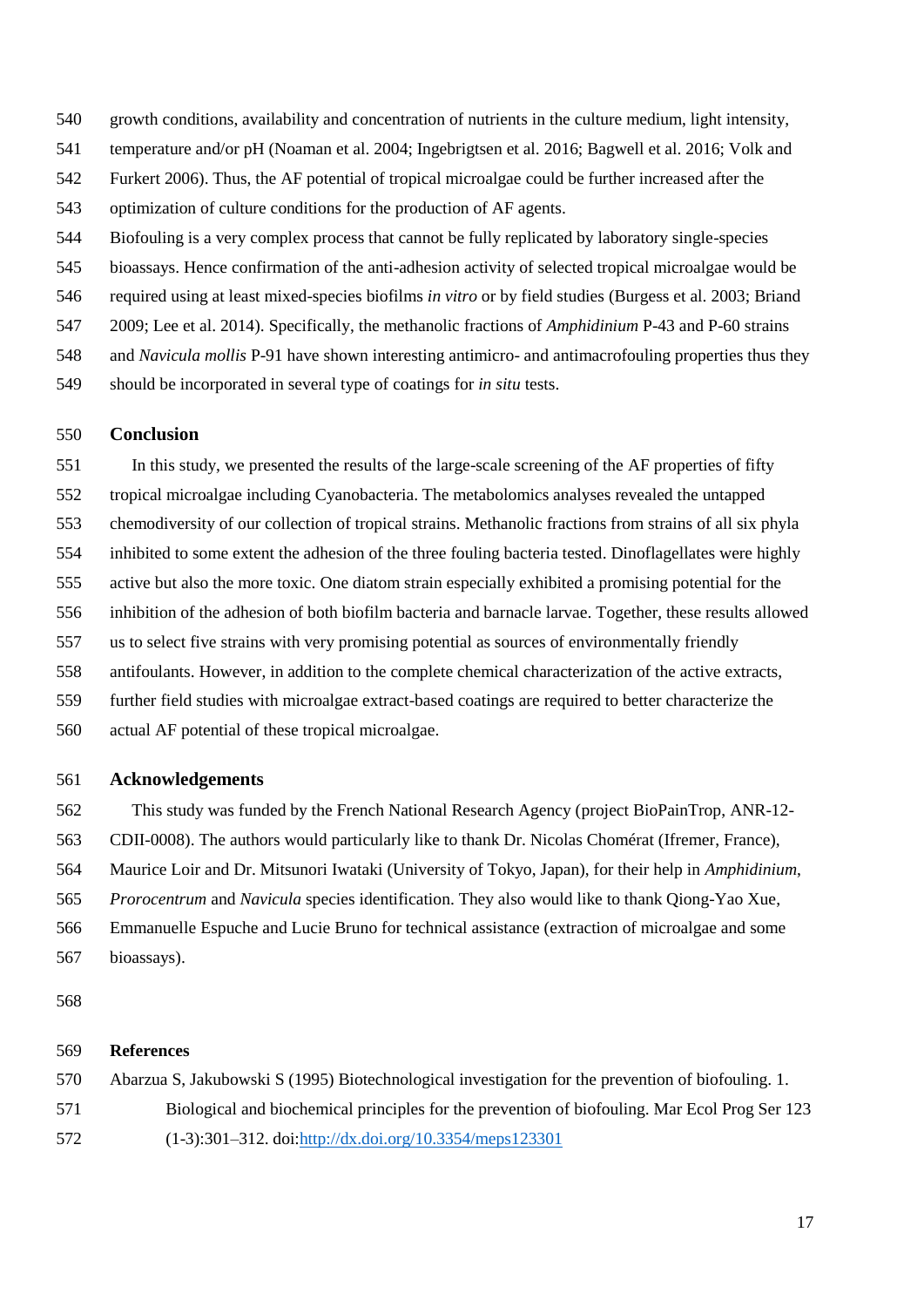<span id="page-16-11"></span><span id="page-16-10"></span><span id="page-16-9"></span><span id="page-16-8"></span><span id="page-16-7"></span><span id="page-16-6"></span><span id="page-16-5"></span><span id="page-16-4"></span><span id="page-16-3"></span><span id="page-16-2"></span><span id="page-16-1"></span><span id="page-16-0"></span>

| Abida H, Ruchaud S, Rios L, Humeau A, Probert I, De Vargas C, Bach S, Bowler C (2013)                |
|------------------------------------------------------------------------------------------------------|
| Bioprospecting marine plankton. Marine Drugs 11 (11):4594-4611. doi:10.3390/md11114594               |
| Adolph S, Bach S, Blondel M, Cueff A, Moreau M, Pohnert G, Poulet SA, Wichard T, Zuccaro A           |
| (2004) Cytotoxicity of diatom-derived oxylipins in organisms belonging to different phyla.           |
| Journal of Experimental Biology 207 (17):2935-2946. doi:http://dx.doi.org/10.1242/jeb.01105          |
| Aguila-Ramirez RN, Hernandez-Guerrero CJ, Gonzalez-Acosta B, Id-Daoud G, Hewitt S, Pope J,           |
| Hellio C (2014) Antifouling activity of symbiotic bacteria from sponge Aplysina                      |
| gerardogreeni. International Biodeterioration & Biodegradation 90:64-70.                             |
| doi:http://dx.doi.org/10.1016/j.ibiod.2014.02.003                                                    |
| Aldred N, Clare AS (2008) The adhesive strategies of cyprids and development of barnacle-resistant   |
| marine coatings. Biofouling 24 (5):351-363. doi:10.1080/08927010802256117                            |
| Almeida JR, Freitas M, Cruz S, Leao PN, Vasconcelos V, Cunha I (2015) Acetylcholinesterase in        |
| biofouling species: Characterization and mode of action of cyanobacteria-derived antifouling         |
| agents. Toxins 7 (8):2739-2756. doi:http://dx.doi.org/10.3390/toxins7082739                          |
| Bagwell CE, Abernathy A, Barnwell R, Milliken CE, Noble PA, Dale T, Beauchesne KR, Moeller           |
| PDR (2016) Discovery of bioactive metabolites in biofuel microalgae that offer protection            |
| against predatory bacteria. Frontiers in Microbiology 7.                                             |
| doi:http://dx.doi.org/10.3389/fmicb.2016.00516                                                       |
| Barra L, Chandrasekaran R, Corato F, Brunet C (2014) The challenge of ecophysiological biodiversity  |
| for biotechnological applications of marine microalgae. Marine Drugs 12 (3):1641-1675.               |
| doi:http://dx.doi.org/10.3390/md12031641                                                             |
| Bellas J (2006) Comparative toxicity of alternative antifouling biocides on embryos and larvae of    |
| marine invertebrates. Sci Total Environ 367 (2):573-585.                                             |
| doi:http://dx.doi.org/10.1016/j.scitotenv.2006.01.028                                                |
| Berry JP, Gantar M, Perez MH, Berry G, Noriega FG (2008) Cyanobacterial toxins as allelochemicals    |
| with potential applications as algaecides, herbicides and insecticides. Marine Drugs $6(2)$ :117–    |
| 146. doi:http://dx.doi.org/10.3390/md20080007                                                        |
| Bhadury P, Wright PC (2004) Exploitation of marine algae: Biogenic compounds for potential           |
| antifouling applications. Planta 219 (4):561-578. doi:http://dx.doi.org/10.1007/s00425-004-          |
| 1307-5                                                                                               |
| Brian-Jaisson F, Ortalo-Magne A, Guentas-Dombrowsky L, Armougom F, Blache Y, Molmeret M              |
| (2014) Identification of bacterial strains isolated from the Mediterranean Sea exhibiting            |
| different abilities of biofilm formation. Microb Ecol 68 (1):94-110.                                 |
| doi:http://dx.doi.org/10.1007/s00248-013-0342-9                                                      |
| Briand JF (2009) Marine antifouling laboratory bioassays: an overview of their diversity. Biofouling |
| 25 (4):297-311                                                                                       |
|                                                                                                      |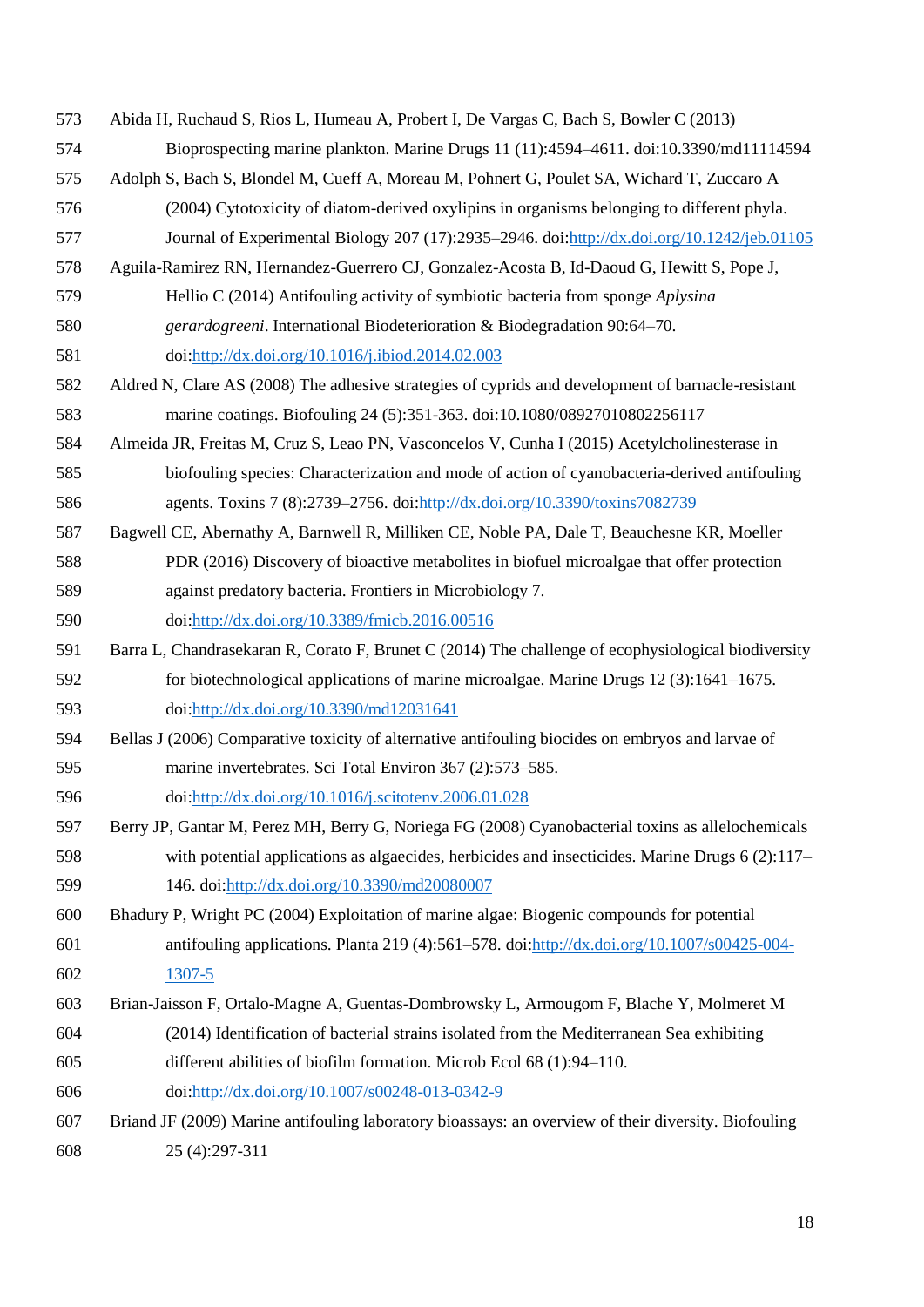<span id="page-17-10"></span><span id="page-17-9"></span><span id="page-17-8"></span><span id="page-17-7"></span><span id="page-17-6"></span><span id="page-17-5"></span><span id="page-17-4"></span><span id="page-17-3"></span><span id="page-17-2"></span><span id="page-17-1"></span><span id="page-17-0"></span>

| 609 | Burgess JG, Boyd KG, Armstrong E, Jiang Z, Yan L, Berggren M, May U, Pisacane T, Granmo Å,          |
|-----|-----------------------------------------------------------------------------------------------------|
| 610 | Adams DR (2003) The development of a marine natural product-based antifouling paint.                |
| 611 | Biofouling 19 (sup1):197-205. doi:http://dx.doi.org/10.1080/0892701031000061778                     |
| 612 | Burja AM, Banaigs B, Abou-Mansour E, Burgess JG, Wright PC (2001) Marine cyanobacteria – a          |
| 613 | prolific source of natural products. Tetrahedron 57 (46):9347–9377.                                 |
| 614 | doi:http://dx.doi.org/10.1016/s0040-4020(01)00931-0                                                 |
| 615 | Camps M, Briand JF, Guentas-Dombrowsky L, Culioli G, Bazire A, Blache Y (2011) Antifouling          |
| 616 | activity of commercial biocides vs. natural and natural-derived products assessed by marine         |
| 617 | bacteria adhesion bioassay. Mar Pollut Bull 62 (5):1032-1040.                                       |
| 618 | doi:http://dx.doi.org/10.1016/j.marpolbul.2011.02.031                                               |
| 619 | Choi H, Mascuch Samantha J, Villa Francisco A, Byrum T, Teasdale Margaret E, Smith Jennifer E,      |
| 620 | Preskitt Linda B, Rowley David C, Gerwick L, Gerwick William H (2012) Honaucins A–C,                |
| 621 | Potent inhibitors of inflammation and bacterial quorum sensing: Synthetic derivatives and           |
| 622 | structure-activity relationships. Chemistry & Biology 19 (5):589–598.                               |
| 623 | doi:http://dx.doi.org/10.1016/j.chembiol.2012.03.014                                                |
| 624 | Dafforn KA, Lewis JA, Johnston EL (2011) Antifouling strategies: History and regulation, ecological |
| 625 | impacts and mitigation. Mar Pollut Bull 62 (3):453-465.                                             |
| 626 | doi:http://dx.doi.org/10.1016/j.marpolbul.2011.01.012                                               |
| 627 | Dang HY, Lovell CR (2016) Microbial surface colonization and biofilm development in marine          |
| 628 | environments. Microbiol Mol Biol R 80 (1):91-138.                                                   |
| 629 | doi:http://dx.doi.org/10.1128/mmbr.00037-15                                                         |
| 630 | Desbois AP, Lebl T, Yan L, Smith VJ (2008) Isolation and structural characterisation of two         |
| 631 | antibacterial free fatty acids from the marine diatom, Phaeodactylum tricornutum. Appl              |
| 632 | Microbiol Biotechnol 81 (4):755-764. doi:http://dx.doi.org/10.1007/s00253-008-1714-9                |
| 633 | Desbois AP, Mearns-Spragg A, Smith VJ (2009) A fatty acid from the diatom <i>Phaeodactylum</i>      |
| 634 | tricornutum is antibacterial against diverse bacteria including multi-resistant Staphylococcus      |
| 635 | <i>aureus</i> (MRSA). Mar Biotechnol 11 (1):45–52. doi:http://dx.doi.org/10.1007/s10126-008-        |
| 636 | 9118-5                                                                                              |
| 637 | Dobretsov S, Dahms HU, Qian PY (2006) Inhibition of biofouling by marine microorganisms and         |
| 638 | their metabolites. Biofouling 22 (1):43–54. doi:http://dx.doi.org/10.1080/08927010500504784         |
| 639 | Doi Y, Ishibashi M, Nakamichi H, Kosaka T, Ishikawa T, Kobayashi J (1997) Luteophanol A, a new      |
| 640 | polyhydroxyl compound from symbiotic marine dinoflagellate Amphidinium sp. J Org Chem               |
| 641 | 62 (12):3820-3823. doi:http://dx.doi.org/10.1021/jo9702731                                          |
| 642 | Falaise C, François C, Travers M-A, Morga B, Haure J, Tremblay R, Turcotte F, Pasetto P, Gastineau  |
| 643 | R, Hardivillier Y, Leignel V, Mouget J-L (2016) Antimicrobial compounds from eukaryotic             |
| 644 | microalgae against human pathogens and diseases in aquaculture. Marine Drugs 14 (9):159-.           |
| 645 | doi:http://dx.doi.org/10.3390/md14090159                                                            |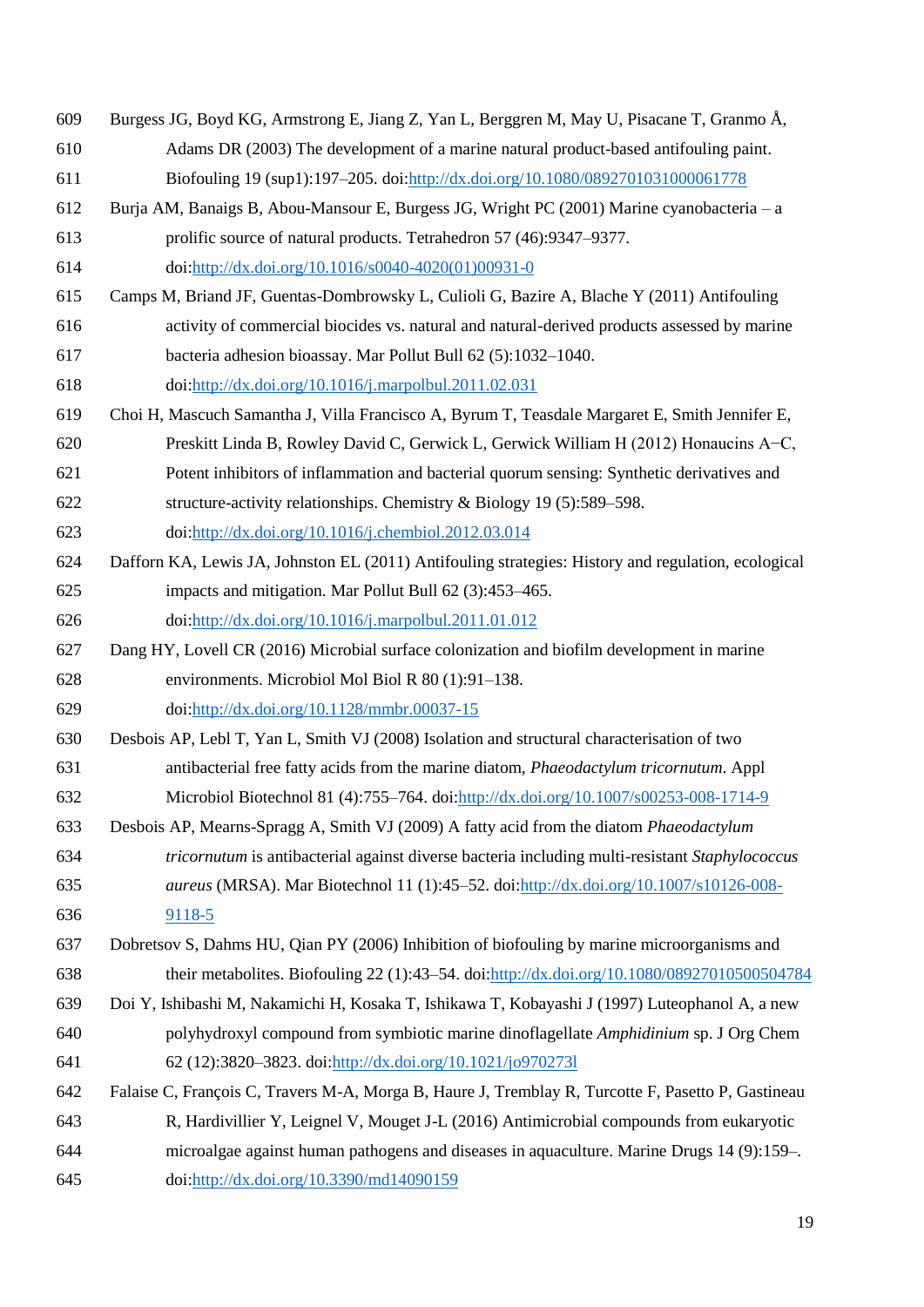- <span id="page-18-5"></span> Favre L, Ortalo-Magné A, Greff S, Pérez T, Thomas OP, Martin J-C, Culioli G (2017) Discrimination of four marine biofilm-forming bacteria by LC–MS metabolomics and influence of culture
- parameters. Journal of Proteome Research 16 (5):1962-1975.
- doi:10.1021/acs.jproteome.6b01027
- <span id="page-18-0"></span> Fernández-Alba AR, Hernando MD, Piedra L, Chisti Y (2002) Toxicity evaluation of single and mixed antifouling biocides measured with acute toxicity bioassays. Anal Chim Acta 456 (2):303–312. doi[:http://dx.doi.org/10.1016/S0003-2670\(02\)00037-5](http://dx.doi.org/10.1016/S0003-2670(02)00037-5)
- <span id="page-18-11"></span>Fiehn O (2002) Metabolomics – the link between genotypes and phenotypes. Plant molecular biology
- 48 (1-2):155–171. doi[:http://dx.doi.org/10.1023/A:1013713905833](http://dx.doi.org/10.1023/A:1013713905833)
- <span id="page-18-6"></span> Findlay JA, Patil AD (1984) Antibacterial constituents of the diatom *Navicula delognei*. J Nat Prod 47 (5):815–818. doi[:http://dx.doi.org/10.1021/np50035a010](http://dx.doi.org/10.1021/np50035a010)
- <span id="page-18-4"></span>Fu E, Friedman L, Siegelman HW (1979) Mass-spectral identification and purification of
- phycoerythrobilin and phycocyanobilin. Biochemical Journal 179 (1):1-6.
- doi:10.1042/bj1790001
- <span id="page-18-12"></span> Fuentes-Grünewald C, Bayliss C, Fonlut F, Chapuli E (2016) Long-term dinoflagellate culture performance in a commercial photobioreactor: *Amphidinium carterae* case. Bioresource Technology 218:533–540. doi[:http://dx.doi.org/10.1016/j.biortech.2016.06.128](http://dx.doi.org/10.1016/j.biortech.2016.06.128)
- <span id="page-18-2"></span>Fusetani N (2004) Biofouling and antifouling. Nat Prod Rep 21 (1):94–104.
- doi[:http://dx.doi.org/10.1039/B302231P](http://dx.doi.org/10.1039/B302231P)
- <span id="page-18-1"></span> Fusetani N (2011) Antifouling marine natural products. Nat Prod Rep 28 (2):400–410. doi[:http://dx.doi.org/10.1039/C0NP00034E](http://dx.doi.org/10.1039/C0NP00034E)
- <span id="page-18-3"></span> Gademann K (2007) Cyanobacterial natural products for the inhibition of biofilm formation and biofouling. CHIMIA International Journal for Chemistry 61 (6):373–377. doi[:http://dx.doi.org/10.2533/chimia.2007.373](http://dx.doi.org/10.2533/chimia.2007.373)
- <span id="page-18-7"></span> Gastineau R, Hardivillier Y, Leignel V, Tekaya N, Morançais M, Fleurence J, Davidovich N, Jacquette B, Gaudin P, Hellio C, Bourgougnon N, Mouget J-L (2012a) Greening effect on
- oysters and biological activities of the blue pigments produced by the diatom *Haslea*
- *karadagensis* (Naviculaceae). Aquaculture 368:61–67.
- doi[:http://dx.doi.org/10.1016/j.aquaculture.2012.09.016](http://dx.doi.org/10.1016/j.aquaculture.2012.09.016)
- <span id="page-18-8"></span>Gastineau R, Pouvreau J-B, Hellio C, Morançais M, Fleurence J, Gaudin P, Bourgougnon N, Mouget
- J-L (2012b) Biological activities of purified marennine, the blue pigment responsible for the greening of oysters. J Agr Food Chem 60 (14):3599–3605.
- doi[:http://dx.doi.org/10.1021/jf205004x](http://dx.doi.org/10.1021/jf205004x)
- <span id="page-18-10"></span> Gordon BR, Leggat W (2010) *Symbiodinium*-invertebrate symbioses and the role of metabolomics. Marine Drugs 8 (10):2546–2568. doi[:http://dx.doi.org/10.3390/md8102546](http://dx.doi.org/10.3390/md8102546)
- <span id="page-18-9"></span> Guedes AC, Barbosa CR, Amaro HM, Pereira CI, Xavier Malcata F (2011) Microalgal and cyanobacterial cell extracts for use as natural antibacterial additives against food pathogens.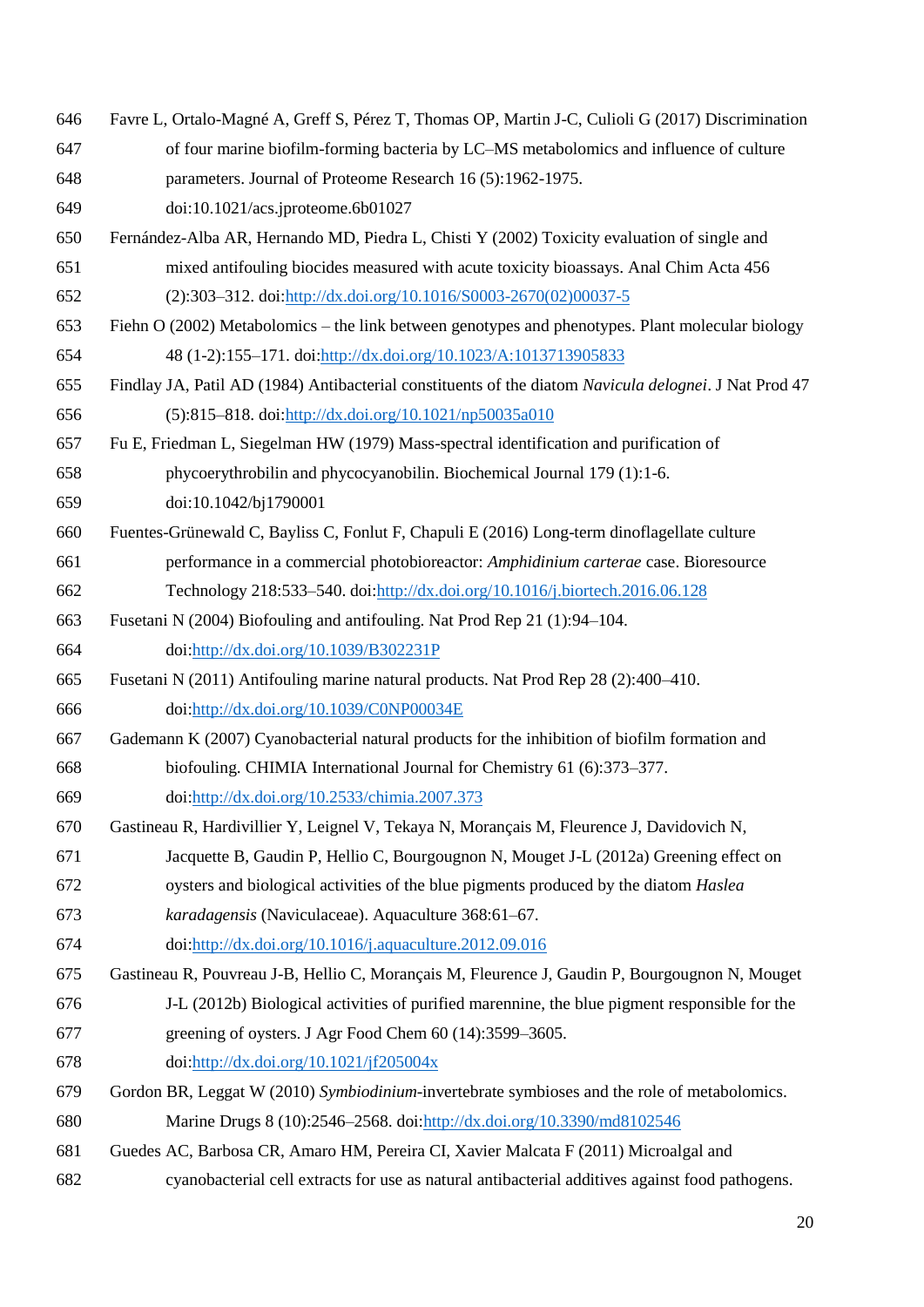<span id="page-19-10"></span><span id="page-19-9"></span><span id="page-19-8"></span><span id="page-19-7"></span><span id="page-19-6"></span><span id="page-19-5"></span><span id="page-19-4"></span><span id="page-19-3"></span><span id="page-19-2"></span><span id="page-19-1"></span><span id="page-19-0"></span> International Journal of Food Science & Technology 46 (4):862–870. doi[:http://dx.doi.org/10.1111/j.1365-2621.2011.02567.x](http://dx.doi.org/10.1111/j.1365-2621.2011.02567.x) Hadfield MG (2011) Biofilms and marine invertebrate larvae: what bacteria produce that larvae use to choose settlement sites. Ann Rev Mar Sci 3:453–470. doi[:http://dx.doi.org/10.1146/annurev-](http://dx.doi.org/10.1146/annurev-marine-120709-142753) [marine-120709-142753](http://dx.doi.org/10.1146/annurev-marine-120709-142753) Hay ME, Fenical W (1996) Chemical ecology and marine biodiversity: Insights and products from the sea. Oceanography 9:10–20. doi[:http://dx.doi.org/10.5670/oceanog.1996.21](http://dx.doi.org/10.5670/oceanog.1996.21) Holmström C, James S, Neilan BA, White DC, Kjelleber S (1998) *Pseudoalteromonas tunicata* sp. nov., a bacterium that produces antifouling agents. International Journal of Systematic and Evolutionary Microbiology 48 (4):1205–1212. doi[:http://dx.doi.org/10.1099/00207713-48-4-](http://dx.doi.org/10.1099/00207713-48-4-1205) [1205](http://dx.doi.org/10.1099/00207713-48-4-1205) Hou Y, Braun DR, Michel CR, Klassen JL, Adnani N, Wyche TP, Bugni TS (2012) Microbial strain prioritization using metabolomics tools for the discovery of natural products. Analytical Chemistry 84 (10):4277–4283. doi[:http://dx.doi.org/10.1021/ac202623g](http://dx.doi.org/10.1021/ac202623g) Houdai T, Matsuoka S, Matsumori N, Murata M (2004) Membrane-permeabilizing activities of amphidinol 3, polyene-polyhydroxy antifungal from a marine dinoflagellate. Biochimica et Biophysica Acta (BBA) - Biomembranes 1667 (1):91–100. doi[:https://doi.org/10.1016/j.bbamem.2004.09.002](https://doi.org/10.1016/j.bbamem.2004.09.002) Hu Y, Chen J, Hu G, Yu J, Zhu X, Lin Y, Chen S, Yuan J (2015) Statistical research on the bioactivity of new marine natural products discovered during the 28 years from 1985 to 2012. Marine drugs 13 (1):202–221. doi[:http://dx.doi.org/10.3390/md13010202](http://dx.doi.org/10.3390/md13010202) Ingebrigtsen RA, Hansen E, Andersen JH, Eilertsen HC (2016) Light and temperature effects on bioactivity in diatoms. Journal of Applied Phycology 28:939–950. doi[:http://dx.doi.org/10.1007/s10811-015-0631-4](http://dx.doi.org/10.1007/s10811-015-0631-4) Kobayashi J, Kubota T (2007) Bioactive macrolides and polyketides from marine dinoflagellates of the genus *Amphidinium*. J Nat Prod 70 (3):451–460. doi[:http://dx.doi.org/10.1021/np0605844](http://dx.doi.org/10.1021/np0605844) Kong XY, Han XR, Gao M, Su RG, Wang K, Li XZ, Lu W (2016) Antialgal and antilarval activities of bioactive compounds extracted from the marine dinoflagellate *Amphidinium carterae*. 711 Journal of Ocean University of China 15 (6):1014–1020. doi[:http://dx.doi.org/10.1007/s11802-016-3013-x](http://dx.doi.org/10.1007/s11802-016-3013-x) Kubota T, Iwai T, Sakai K, Gonoi T, Kobayashi J (2014) Amphidinins C-F, Amphidinolide Q analogues from marine dinoflagellate *Amphidinium* sp. Organic letters 16 (21):5624–5627. doi[:http://dx.doi.org/10.1021/ol502685z](http://dx.doi.org/10.1021/ol502685z) Landoulsi J, Cooksey KE, Dupres V (2011) Review – Interactions between diatoms and stainless steel: Focus on biofouling and biocorrosion. Biofouling 27 (10):1105–1124. doi[:http://dx.doi.org/10.1080/08927014.2011.629043](http://dx.doi.org/10.1080/08927014.2011.629043)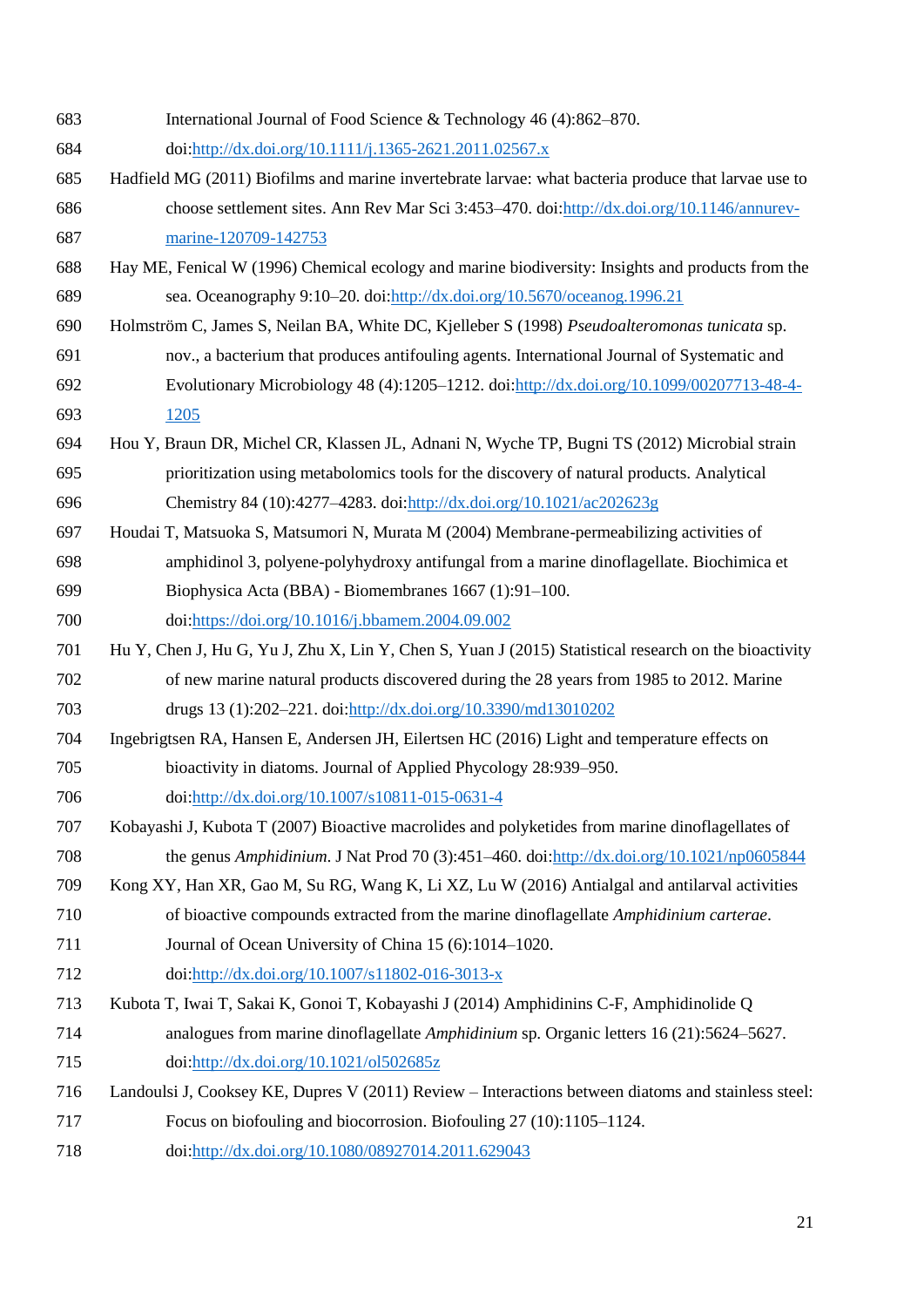- <span id="page-20-4"></span> Leao PN, Engene N, Antunes A, Gerwick WH, Vasconcelos V (2012) The chemical ecology of cyanobacteria. Nat Prod Rep 29 (3):372-391. doi[:http://dx.doi.org/10.1039/C2NP00075J](http://dx.doi.org/10.1039/C2NP00075J)
- <span id="page-20-10"></span> Lee KWK, Periasamy S, Mukherjee M, Xie C, Kjelleberg S, Rice SA (2014) Biofilm development and enhanced stress resistance of a model, mixed-species community biofilm. Isme J 8 (4):894– 907. doi[:http://dx.doi.org/10.1038/ismej.2013.194](http://dx.doi.org/10.1038/ismej.2013.194)
- <span id="page-20-0"></span> Lejars M, Margaillan A, Bressy C (2012) Fouling release coatings: A nontoxic alternative to biocidal antifouling coatings. Chemical Reviews 112 (8):4347–4390.
- doi[:http://dx.doi.org/10.1021/cr200350v](http://dx.doi.org/10.1021/cr200350v)
- <span id="page-20-3"></span> Lenoir S, Ten-Hage L, Turquet J, Quod J-P, Bernard C, Hennion M-C (2004) First evidence of palytoxin analogues from an *Ostreopsis mascarensis* (Dinophycea) benthic bloom in Southwestern Indian Ocean. Journal of Phycology 40 (6):1042–1051. doi[:http://dx.doi.org/10.1111/j.1529-8817.2004.04016.x](http://dx.doi.org/10.1111/j.1529-8817.2004.04016.x)
- <span id="page-20-9"></span> Lopes VR, Fernández N, Martins RF, Vasconcelos V (2010) Primary screening of the bioactivity of brackishwater cyanobacteria: toxicity of crude extracts to *Artemia salina l*arvae and *Paracentrotus lividus* embryos. Marine Drugs 8 (3):471–482. doi[:http://dx.doi.org/10.3390/md803471](http://dx.doi.org/10.3390/md803471)
- <span id="page-20-8"></span> Martins R, Fernandez N, Beiras R, Vasconcelos V (2007) Toxicity assessment of crude and partially purified extracts of marine *Synechocystis* and *Synechococcus* cyanobacterial strains in marine invertebrates. Toxicon 50 (6):791–799. doi[:http://dx.doi.org/10.1016/j.toxicon.2007.06.020](http://dx.doi.org/10.1016/j.toxicon.2007.06.020)
- <span id="page-20-1"></span> Mazur-Marzec H, Blaszczyk A, Felczykowska A, Hohlfeld N, Kobos J, Torunska-Sitarz A, Devi P, Montalvao S, D'Souza L, Tammela P, Mikosik A, Bloch S, Nejman-Falenczyk B, Wegrzyn G (2015) Baltic cyanobacteria – a source of biologically active compounds. Eur J Phycol 50

(3):343–360. doi[:http://dx.doi.org/10.1080/09670262.2015.1062563](http://dx.doi.org/10.1080/09670262.2015.1062563)

- <span id="page-20-2"></span> Montalvao S, Demirel Z, Devi P, Lombardi V, Hongisto V, Perala M, Hattara J, Imamoglu E, Tilvi SS, Turan G, Dalay MC, Tammela P (2016) Large-scale bioprospecting of cyanobacteria, micro- and macroalgae from the Aegean Sea. New Biotechnol 33 (3):399–406. doi[:http://dx.doi.org/10.1016/j.nbt.2016.02.002](http://dx.doi.org/10.1016/j.nbt.2016.02.002)
- <span id="page-20-5"></span> Mudimu O, Rybalka N, Bauersachs T, Born J, Friedl T, Schulz R (2014) Biotechnological screening of microalgal and cyanobacterial strains for biogas production and antibacterial and antifungal effects. Metabolites 4 (2):373–393. doi[:http://dx.doi.org/10.3390/metabo4020373](http://dx.doi.org/10.3390/metabo4020373)
- <span id="page-20-6"></span> Najdenski HM, Gigova LG, Iliev II, Pilarski PS, Lukavský J, Tsvetkova IV, Ninova MS, Kussovski VK (2013) Antibacterial and antifungal activities of selected microalgae and cyanobacteria.
- International Journal of Food Science & Technology 48 (7):1533–1540.
- doi[:http://dx.doi.org/10.1111/ijfs.12122](http://dx.doi.org/10.1111/ijfs.12122)
- <span id="page-20-7"></span> Neves RAF, Fernandes T, Santos LNd, Nascimento SM (2017) Toxicity of benthic dinoflagellates on grazing, behavior and survival of the brine shrimp *Artemia salina*. PLOS ONE 12
- (4):e0175168. doi[:https://doi.org/10.1371/journal.pone.0175168](https://doi.org/10.1371/journal.pone.0175168)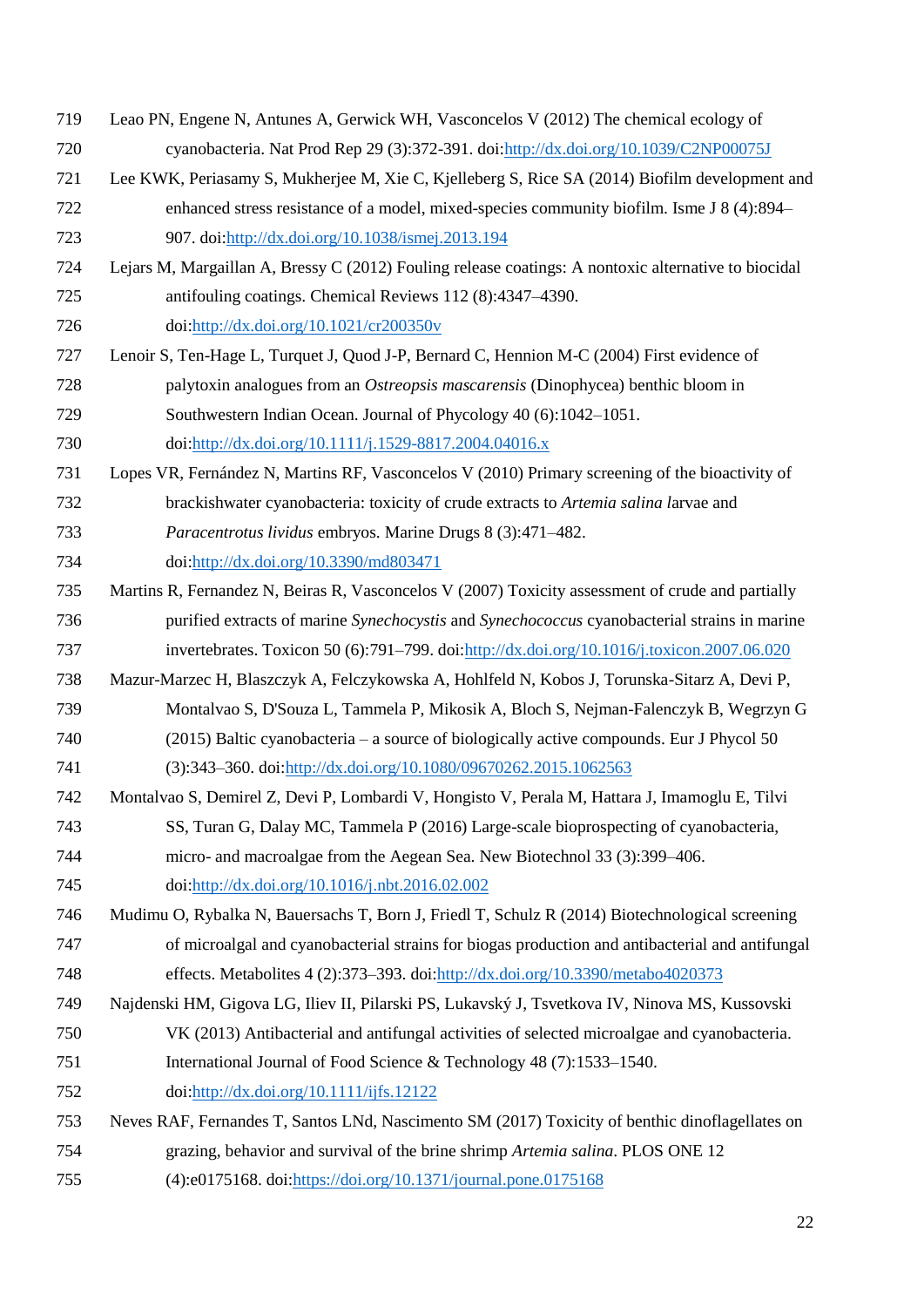- <span id="page-21-6"></span> Nieva-Echevarría B, Goicoechea E, Manzanos MJ, Guillén MD (2014) A method based on 1H NMR spectral data useful to evaluate the hydrolysis level in complex lipid mixtures. Food Research International 66:379-387. doi[:https://doi.org/10.1016/j.foodres.2014.09.031](https://doi.org/10.1016/j.foodres.2014.09.031)
- <span id="page-21-11"></span> Noaman NH, Fattah A, Khaleafa M, Zaky SH (2004) Factors affecting antimicrobial activity of *Synechococcus leopoliensis*. Microbiological Research 159 (4):395–402.

doi[:http://dx.doi.org/10.1016/j.micres.2004.09.001](http://dx.doi.org/10.1016/j.micres.2004.09.001)

- <span id="page-21-4"></span>Othmani A, Bouzidi N, Viano Y, Alliche Z, Seridi H, Blache Y, Hattab M, Briand J-F, Culioli G
- (2014) Anti-microfouling properties of compounds isolated from several Mediterranean
- *Dictyota* spp. Journal of Applied Phycology 26 (3):1573–1584.

doi[:http://dx.doi.org/10.1007/s10811-013-0185-2](http://dx.doi.org/10.1007/s10811-013-0185-2)

- <span id="page-21-8"></span> Othmani A, Briand J-F, Ayé M, Molmeret M, Culioli G (2016a) Surface metabolites of the brown alga *Taonia atomaria* have the ability to regulate epibiosis. Biofouling 32 (7):801–813. doi[:http://dx.doi.org/10.1080/08927014.2016.1198954](http://dx.doi.org/10.1080/08927014.2016.1198954)
- <span id="page-21-5"></span>Othmani A, Bunet R, Bonnefont J-L, Briand J-F, Culioli G (2016b) Settlement inhibition of marine
- biofilm bacteria and barnacle larvae by compounds isolated from the Mediterranean brown alga *Taonia atomaria*. Journal of Applied Phycology 28 (3):1975–1986.
- doi[:http://dx.doi.org/10.1007/s10811-015-0668-4](http://dx.doi.org/10.1007/s10811-015-0668-4)
- <span id="page-21-7"></span> Paul VJ, Thacker RW, Banks K, Golubic S (2005) Benthic cyanobacterial bloom impacts the reefs of South Florida (Broward County, USA). Coral Reefs 24 (4):693-697.
- doi[:http://dx.doi.org/10.1007/s00338-005-0061-x](http://dx.doi.org/10.1007/s00338-005-0061-x)
- <span id="page-21-2"></span> Pérez M, Falqué E, Domínguez H (2016) Antimicrobial action of compounds from marine seaweed. Marine Drugs 14 (3):52. doi[:http://dx.doi.org/10.3390/md14030052](http://dx.doi.org/10.3390/md14030052)
- <span id="page-21-3"></span> Pulz O, Gross W (2004) Valuable products from biotechnology of microalgae. Appl Microbiol Biotechnol 65 (6):635–648. doi[:http://dx.doi.org/10.1007/s00253-004-1647-x](http://dx.doi.org/10.1007/s00253-004-1647-x)
- <span id="page-21-9"></span> Qian PY, Lau SCK, Dahms HU, Dobretsov S, Harder T (2007) Marine biofilms as mediators of colonization by marine macroorganisms: Implications for antifouling and aquaculture. Mar Biotechnol 9 (4):399–410. doi[:http://dx.doi.org/10.1007/s10126-007-9001-9](http://dx.doi.org/10.1007/s10126-007-9001-9)
- <span id="page-21-1"></span> Qian PY, Li ZR, Xu Y, Li YX, Fusetani N (2015) Mini-review: Marine natural products and their synthetic analogs as antifouling compounds: 2009-2014. Biofouling 31 (1):101–122. doi[:http://dx.doi.org/10.1080/08927014.2014.997226](http://dx.doi.org/10.1080/08927014.2014.997226)
- <span id="page-21-0"></span> Qian PY, Xu Y, Fusetani N (2010) Natural products as antifouling compounds: Recent progress and future perspectives. Biofouling 26 (2):223–234.
- doi[:http://dx.doi.org/10.1080/08927010903470815](http://dx.doi.org/10.1080/08927010903470815)
- <span id="page-21-10"></span> Raniello R, Iannicelli MM, Nappo M, Avila C, Zupo V (2007) Production of *Cocconeis neothumensis* (Bacillariophyceae) biomass in batch cultures and bioreactors for biotechnological applications: light and nutrient requirements. Journal of Applied Phycology 19 (4):383–391.
- 
- doi[:http://dx.doi.org/10.1007/s10811-006-9145-4](http://dx.doi.org/10.1007/s10811-006-9145-4)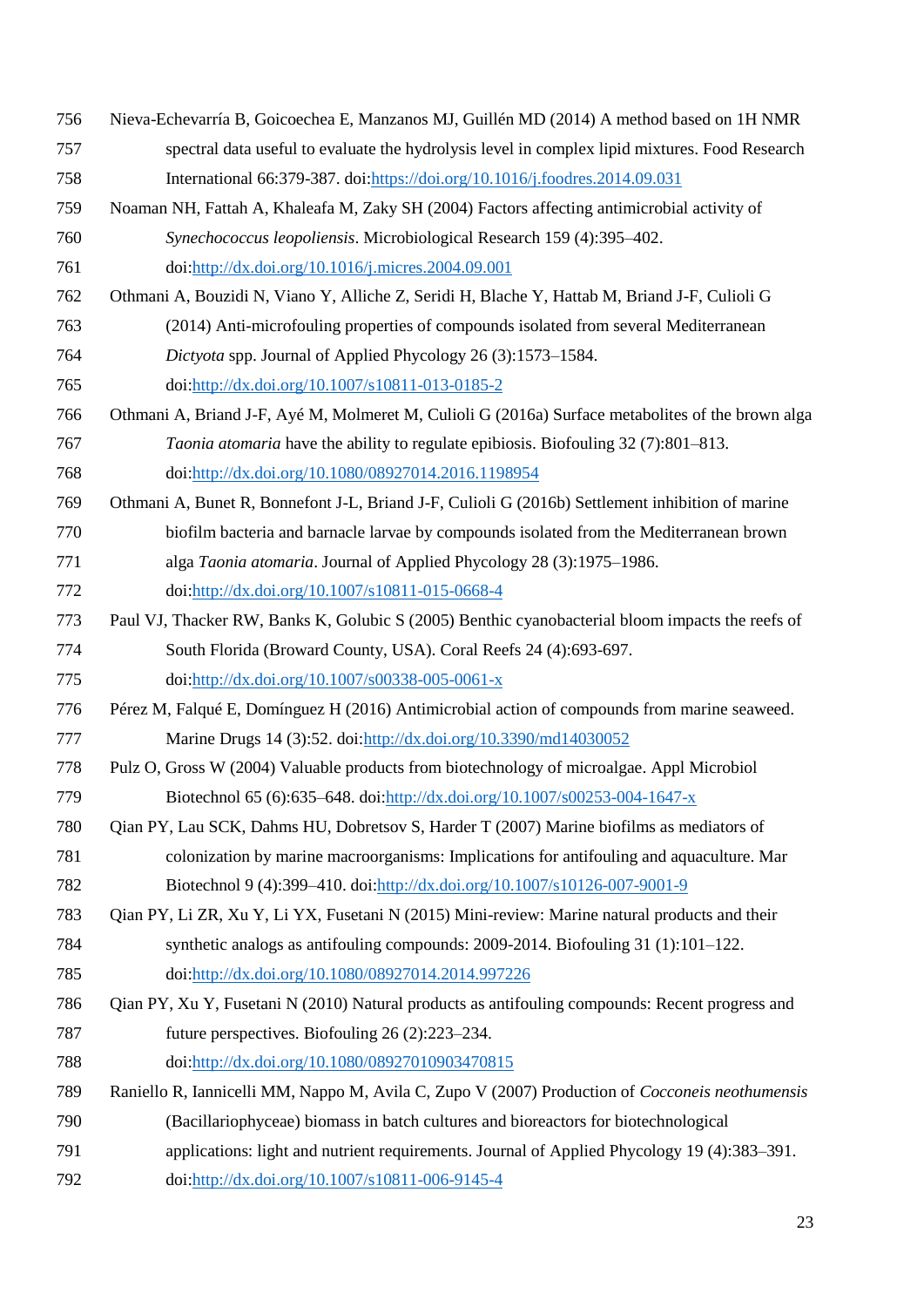- <span id="page-22-3"></span> Rittschof D, Clare AS, Gerhart DJ, Mary SA, Bonaventura J (1992) Barnacle in vitro assays for biologically active substances: Toxicity and settlement inhibition assays using mass cultured *Balanus amphitrite amphitrite* darwin. Biofouling 6 (2):115–122. doi[:http://dx.doi.org/10.1080/08927019209386217](http://dx.doi.org/10.1080/08927019209386217)
- <span id="page-22-9"></span> Saeed AF, Awan SA, Ling SM, Wang RZ, Wang S (2017) Domoic acid: Attributes, exposure risks, innovative detection techniques and therapeutics. Algal Research-Biomass Biofuels and Bioproducts 24:97-110. doi[:http://dx.doi.org/10.1016/j.algal.2017.02.007](http://dx.doi.org/10.1016/j.algal.2017.02.007)
- <span id="page-22-1"></span> Salta M, Wharton JA, Blache Y, Stokes KR, Briand J-F (2013) Marine biofilms on artificial surfaces: structure and dynamics. Environmental Microbiology 15 (11):2879-2893
- <span id="page-22-7"></span> Sanchez-Saavedra MD, Licea-Navarro A, Bernaldez-Sarabia J (2010) Evaluation of the antibacterial activity of different species of phytoplankton. Revista De Biologia Marina Y Oceanografia 45 (3):531–536. doi[:http://dx.doi.org/10.4067/S0718-19572010000300019](http://dx.doi.org/10.4067/S0718-19572010000300019)
- <span id="page-22-6"></span> Scardino AJ, de Nys R (2011) Mini review: Biomimetic models and bioinspired surfaces for fouling control. Biofouling 27 (1):73–86. doi[:http://dx.doi.org/10.1080/08927014.2010.536837](http://dx.doi.org/10.1080/08927014.2010.536837)
- <span id="page-22-0"></span> Schultz MP, Bendick JA, Holm ER, Hertel WM (2011) Economic impact of biofouling on a naval surface ship. Biofouling 27 (1):87–98. doi[:http://dx.doi.org/10.1080/08927014.2010.542809](http://dx.doi.org/10.1080/08927014.2010.542809)
- <span id="page-22-5"></span> Singh S, Verma SK (2012) Application of direct analysis in real time mass spectrometry (DART-MS) 810 for identification of an epiphytic cyanobacterium, Nostoc sp. Analytical Letters 45 (17):2562-2568. doi:10.1080/00032719.2012.694940
- <span id="page-22-10"></span> Smida DB, Lundholm N, Kooistra WHCF, Sahraoui I, Ruggiero MV, Kotaki Y, Ellegaard M, Lambert C, Mabrouk HH, Hlaili AS (2014) Morphology and molecular phylogeny of Nitzschia
- bizertensis sp. nov.—A new domoic acid-producer. Harmful Algae 32:49-63.
- doi[:http://dx.doi.org/10.1016/j.hal.2013.12.004](http://dx.doi.org/10.1016/j.hal.2013.12.004)
- <span id="page-22-4"></span> Smith CA, Want EJ, O'Maille G, Abagyan R, Siuzdak G (2006) XCMS:  Processing mass spectrometry data for metabolite profiling using nonlinear peak alignment, matching, and identification. Analytical Chemistry 78 (3):779-787. doi:10.1021/ac051437y
- <span id="page-22-11"></span>Suriyanti SNP, Usup G (2015) First report of the toxigenic *Nitzschia navis-varingica*
- (Bacillariophyceae) isolated from Tebrau Straits, Johor, Malaysia. Toxicon 108:257-263. doi[:http://dx.doi.org/10.1016/j.toxicon.2015.10.017](http://dx.doi.org/10.1016/j.toxicon.2015.10.017)
- <span id="page-22-2"></span> Taylor MS, Stahl-Timmins W, Redshaw CH, Osborne NJ (2014) Toxic alkaloids in *Lyngbya majuscula* and related tropical marine cyanobacteria. Harmful Algae 31 (0):1–8. doi[:http://dx.doi.org/10.1016/j.hal.2013.09.003](http://dx.doi.org/10.1016/j.hal.2013.09.003)
- <span id="page-22-8"></span>Ten-Hage Lc, Robillot C, Turquet J, Le Gall F, Le Caer J-P, Bultel V, Guyot M, Molgó J (2002)
- Effects of toxic extracts and purified borbotoxins from *Prorocentrum borbonicum*
- (Dinophyceae) on vertebrate neuromuscular junctions. Toxicon 40 (2):137–148.
- doi[:http://dx.doi.org/10.1016/S0041-0101\(01\)00200-8](http://dx.doi.org/10.1016/S0041-0101(01)00200-8)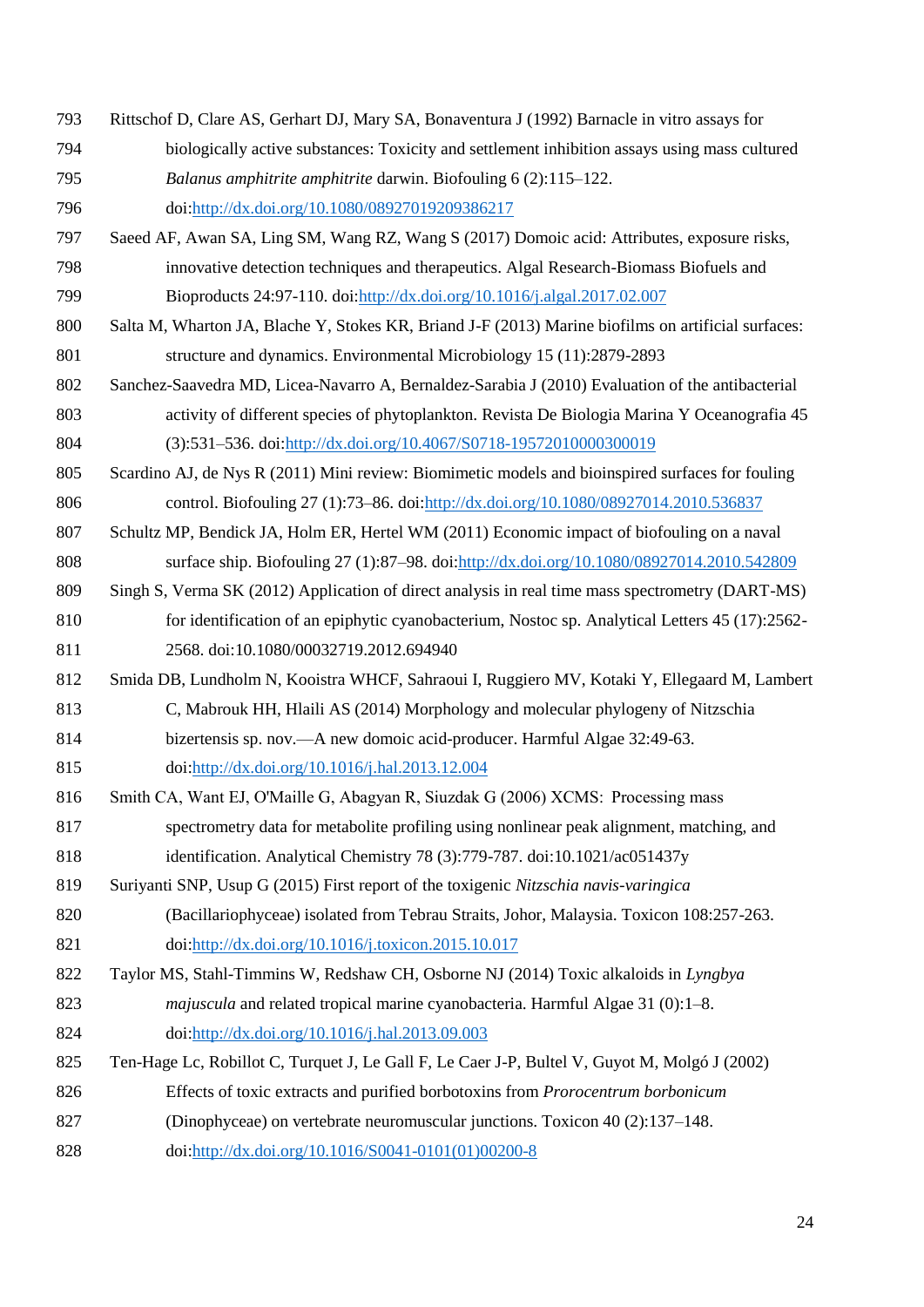- <span id="page-23-3"></span><span id="page-23-1"></span> Van Wagoner RM, Satake M, Wright JLC (2014) Polyketide biosynthesis in dinoftagellates: What makes it different? Nat Prod Rep 31 (9):1101–1137. doi[:http://dx.doi.org/10.1039/c4np00016a](http://dx.doi.org/10.1039/c4np00016a) Viles HA, Spencer T, Teleki K, Cox C (2000) Observations on 16 years of microfloral recolonization data from limestone surfaces, Aldabra Atoll, Indian Ocean: implications for biological weathering. Earth Surface Processes and Landforms 25 (12):1355–1370. doi[:http://dx.doi.org/10.1002/1096-9837\(200011\)25:12<1355::AID-ESP143>3.0.CO;2-T](http://dx.doi.org/10.1002/1096-9837(200011)25:12%3c1355::AID-ESP143%3e3.0.CO;2-T)
- <span id="page-23-7"></span> Volk R-B, Furkert FH (2006) Antialgal, antibacterial and antifungal activity of two metabolites produced and excreted by cyanobacteria during growth. Microbiological Research 161 (2):180–186. doi[:https://doi.org/10.1016/j.micres.2005.08.005](https://doi.org/10.1016/j.micres.2005.08.005)
- <span id="page-23-4"></span> Washida K, Koyama T, Yamada K, Kita M, Uemura D (2006) Karatungiols A and B, two novel antimicrobial polyol compounds, from the symbiotic marine dinoflagellate *Amphidinium* sp. Tetrahedron Lett 47 (15):2521–2525. doi[:http://dx.doi.org/10.1016/j.tetlet.2006.02.045](http://dx.doi.org/10.1016/j.tetlet.2006.02.045)
- <span id="page-23-5"></span> Wichard T, Poulet AS, Halsband-Lenk C, Albaina A, Harris R, Liu D, Pohnert G (2005) Survey of the chemical defence potential of diatoms: Screening of fifty species for α,β,γ,δ-unsaturated aldehydes. Journal of Chemical Ecology 31 (4):949–958. doi[:http://dx.doi.org/10.1007/s10886-005-3615-z](http://dx.doi.org/10.1007/s10886-005-3615-z)
- <span id="page-23-6"></span> Xu L, Weathers PJ, Xiong X-R, Liu C-Z (2009) Microalgal bioreactors: Challenges and opportunities. Engineering in Life Sciences 9 (3):178–189. doi[:http://dx.doi.org/10.1002/elsc.200800111](http://dx.doi.org/10.1002/elsc.200800111)
- <span id="page-23-0"></span> Yebra DM, Kiil S, Dam-Johansen K (2004) Antifouling technology – past, present and future steps 848 towards efficient and environmentally friendly antifouling coatings. Prog Org Coat 50 (2):75–
- 104. doi[:http://dx.doi.org/10.1016/j.porgcoat.2003.06.001](http://dx.doi.org/10.1016/j.porgcoat.2003.06.001)
- <span id="page-23-2"></span> Zea Obando C, Linossier I, Kervarec N, Zubia M, Turquet J, Faÿ F, Rehel K (2016) Rapid 851 identification of osmolytes in tropical microalgae and cyanobacteria by <sup>1</sup>H HR-MAS NMR spectroscopy. Talanta 153:372–380. doi[:http://dx.doi.org/10.1016/j.talanta.2016.02.024](http://dx.doi.org/10.1016/j.talanta.2016.02.024)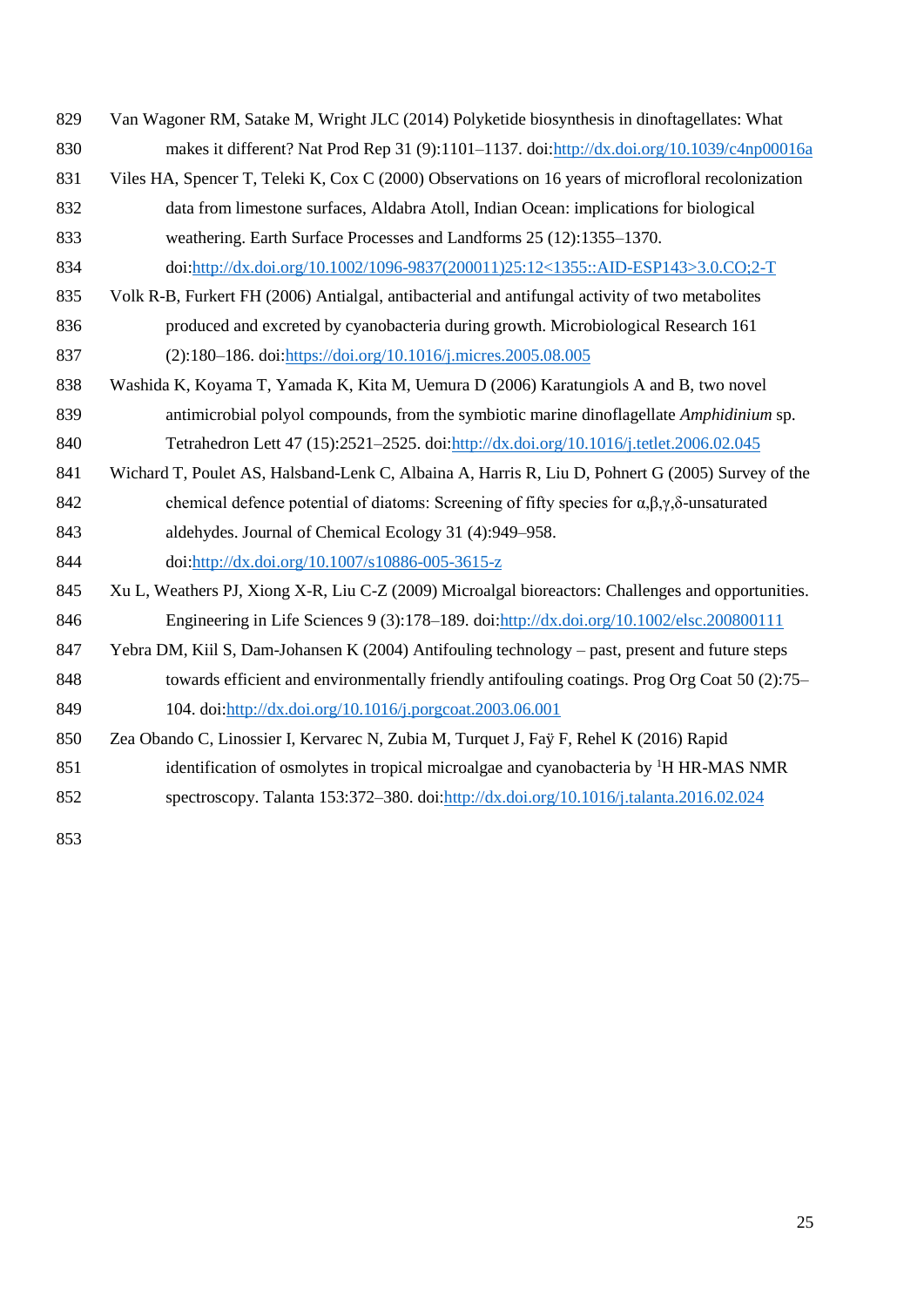# **Figure and Table captions:**

 **Figure 1:** PCA score plot obtained from LC-MS profiles of 46 MeOH fractions of tropical microalgae. 856 Symbols were sized by bioactivity (*i.e.* 1/EC<sub>50</sub>). Ellipses were drawn manually according to taxa

clustering (the eukaryotic strains that clustered with Cyanobacteria were not included).

- **Table 1:** Origin, identification (*i.e.* names accepted according to Guiry and Guiry 2017), culture media and identification number of the 50 tropical microalgae used in this study.
- 861 **Table 2:** Anti-adhesion activity ( $EC_{50}$ , mean  $\pm$  SD) of microalgal fractions on the three fouling bacteria

(TC8: *Pseudoalteromonas lipolytica*, TC5: *Polaribacter* sp. and TC11: *Shewanella* sp.). Only data for

MeOH fractions showing activity against at least one bacterium were given. A grey scale has been

864 applied to ease the visualization of the results.  $*n = 2$ . \*\*Published in Othmani et al. (Othmani et al.

- [2016b\)](#page-21-5), mentioned here as a reference.
- 866 **Table 3:** Growth inhibition (IC<sub>50</sub>), mortality (LC<sub>50</sub>) and selectivity index (SI = LC<sub>50</sub>/EC<sub>50</sub>) of tropical
- microalgae MeOH fractions on the three biofilm-forming bacteria (TC8: *Pseudoalteromonas lipolytica*,
- 868 TC5: *Polaribacter* sp. and TC11: *Shewanella* sp.). Two distinct grey scales (one for IC<sub>50</sub> and LC<sub>50</sub> and
- one for SI) have been applied to ease the visualization of the results. \*Published in Othmani et al.
- [\(Othmani et al. 2016b\)](#page-21-5), mentioned here as a reference.
- 871 **Table 4:** Anti-settlement activity (EC<sub>50</sub>) and mortality (LC<sub>50</sub>) of the MeOH fraction of three tropical microalgae against *A. amphitrite* nauplii and cyprids (expressed as mean ± SD).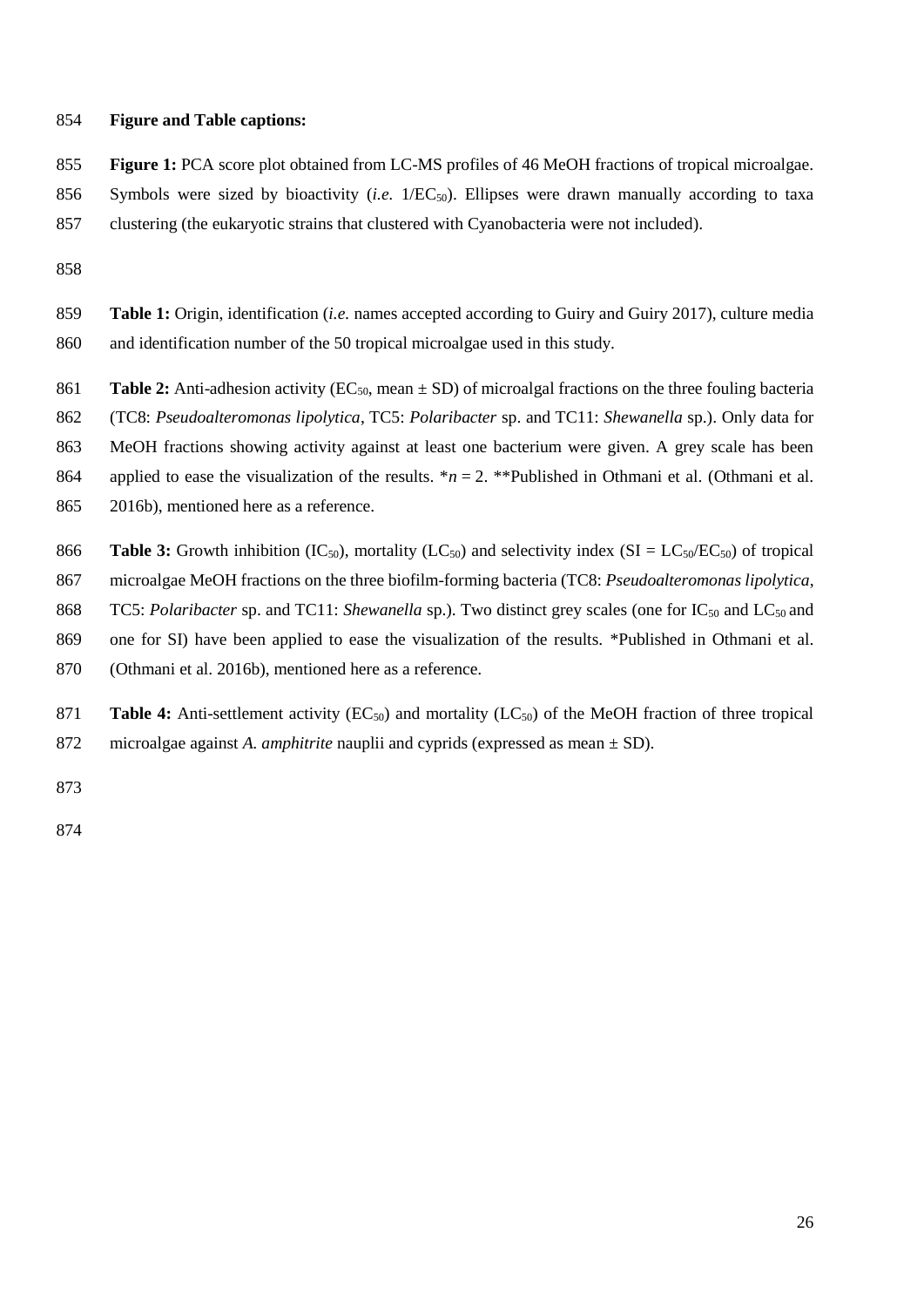Table 1: Origin, identification (*i.e.* names accepted according to Guiry and Guiry 2017), culture media and identification number of the 50 tropical microalgae used in this study.

| Phyla             | Family             | Genus<br><b>Species</b><br>Pavlova<br>sp. |                      | <b>Collection</b><br><b>Site</b> | Cultur<br>e<br>Media <sup>a</sup> | ID <sup>b</sup> |
|-------------------|--------------------|-------------------------------------------|----------------------|----------------------------------|-----------------------------------|-----------------|
| Haptophyta        | Pavlovaceae        |                                           |                      | Glorioso                         | F/2                               | $P-69$          |
|                   |                    | Cryptophyta                               | sp.                  | Glorioso                         | F/2                               | $P-67$          |
| Cryptophyta       | ND <sup>c</sup>    | Cryptophyta                               | sp.                  | Glorioso                         | F/2                               | $P-68$          |
|                   |                    | Cryptophyta                               | sp.                  | Glorioso                         | F/2                               | $P-70$          |
|                   |                    | Amphidinium                               | carterae             | Reunion                          | F/2                               | P-38            |
|                   |                    | Amphidinium                               | massartii            | Mauritius                        | F/2                               | $P-41$          |
|                   |                    | Amphidinium                               | massartii            | Europa                           | F/2                               | $P-42$          |
|                   |                    | Amphidinium                               | gibbosum             | Europa                           | F/2                               | $P-43$          |
|                   |                    | Amphidinium                               | massartii            | Glorioso                         | F/2                               | $P-44$          |
|                   | Gymnodiniaceae     | Amphidinium                               | carterae             | Glorioso                         | F/2                               | $P-45$          |
|                   |                    | Amphidinium                               | carterae             | Glorioso                         | F/2                               | $P-46$          |
|                   |                    | Amphidinium                               | carterae             | Madagascar                       | F/2                               | $P-59$          |
|                   |                    | Amphidinium                               | carterae             | Madagascar                       | F/2                               | $P-60$          |
| Miozoa            |                    | Amphidinium                               | carterae             | Madagascar                       | F/2                               | $P-63$          |
| (Dinoflagellates) |                    | Amphidinium                               | massartii            | Reunion                          | F/2                               | $P-80$          |
|                   |                    | Prorocentrum                              | lima                 | Reunion                          | F/2                               | $P-04$          |
|                   | Prorocentraceae    | Prorocentrum                              | lima                 | Reunion                          | F/2                               | $P-08$          |
|                   |                    | Prorocentrum                              | lima                 | Reunion                          | F/2                               | P-37            |
|                   |                    | Symbiodinium                              | sp. (Clade F)        | Reunion                          | F/2                               | $P-72$          |
|                   |                    | Symbiodinium                              | sp. (Clade B)        | Reunion                          | F/2                               | $P-73$          |
|                   | Suessiaceae        | Symbiodinium                              |                      | Reunion                          | F/2                               | $P-76$          |
|                   |                    | Symbiodinium                              | sp.<br>sp. (Clade D) | Reunion                          | F/2                               | $P-78$          |
|                   |                    |                                           |                      |                                  |                                   |                 |
|                   |                    | Symbiodinium                              | $sp. (Y6-1)$         | Reunion                          | F/2                               | $P-79$          |
|                   | Naviculaceae       | Navicula                                  | mollis               | Reunion                          | $F/2+Si$                          | $P-91*$         |
| Bacillariophyta   |                    | Navicula                                  | sp.                  | Reunion                          | $F/2+Si$                          | $P-92*$         |
| (Diatoms)         | Bacillariaceae     | Nitzschia                                 | sp.                  | Reunion                          | $F/2+Si$                          | $P-89*$         |
|                   |                    | Psammodictyon                             | sp. aff. constrictum | Reunion                          | $F/2+Si$                          | $P-90*$         |
|                   | Merismopediaceae   | Synechocystis                             | sp.                  | Madagascar                       | F/2                               | $C-02$          |
|                   | Chroococcaceae     | Gloeocapsopsis<br>sp.                     |                      | Glorioso                         | <b>BG11</b>                       | $C-61*$         |
|                   | Cyanothecaceae     | Cyanothece                                | sp.                  | Glorioso                         | <b>BG11</b>                       | $C-58*$         |
|                   | <b>ND</b>          | <b>ND</b>                                 | sp.                  | Glorioso                         | <b>BG11</b>                       | $C-59*$         |
|                   |                    | LPP-group                                 | sp. (LPP1)           | Mayotte                          | BG11                              | $C-09*$         |
|                   |                    | LPP-group                                 | sp. (LPP1)           | Mayotte                          | BG11                              | $C-12*$         |
|                   |                    | LPP-group                                 | sp. (LPP1)           | Mayotte                          | BG11                              | $C-14*$         |
|                   | Coleofasciculaceae | Roseofilum                                | sp.                  | Reunion                          | <b>BG11</b>                       | $C-07*$         |
|                   |                    | Roseofilum                                | sp.                  | Reunion                          | BG11                              | $C-32*$         |
|                   |                    | Leptolyngbya                              | sp.                  | Mayotte                          | <b>BG11</b>                       | $C-10*$         |
| Cyanobacteria     |                    | Leptolyngbya                              | sp.                  | Mayotte                          | ${\bf Z}8$                        | $C-13*$         |
|                   | Leptolyngbyaceae   | Leptolyngbya                              | sp. (RS01)           | Mayotte                          | <b>BG11</b>                       | $C-16*$         |
|                   |                    | Leptolyngbya                              | sp.                  | Reunion                          | BG11                              | $C-18*$         |
|                   |                    | Leptolyngbya                              | sp.                  | Reunion                          | BG11                              | $C-23*$         |
|                   | Spirulinaceae      | Spirulina                                 | subsalsa             | Reunion                          | <b>BG11</b>                       | $C-17*$         |
|                   |                    | Spirulina                                 | sp.                  | Reunion                          | <b>BG11</b>                       | $C-27*$         |
|                   |                    | Pseudoanabaena                            | sp.                  | Reunion                          | BG11                              | $C-24*$         |
|                   | Pseudanabaenaceae  | Pseudoanabaena                            | sp.                  | Reunion                          | BG11                              | $C-30*$         |
|                   |                    | Limnothrix                                | sp.                  | Reunion                          | BG11                              | $C-33*$         |
|                   |                    | Synechococcus                             | elongatus            | Madagascar                       | $\rm{F}/2$                        | $C-01$          |
|                   | Synechococcaceae   | Synechococcus                             | elongatus            | Glorioso                         | <b>BG11</b>                       | $C - 60*$       |
|                   | Porphyridiaceae    | Porphyridium                              | sp.                  | Glorioso                         | BG11                              | $C - 64*$       |
| Rhodophyta        | Stylonemataceae    | Choodactylon                              | sp. aff. ornatum     | Mayotte                          | <b>BG11</b>                       | $C-03*$         |

<sup>a</sup>Culture media: F/2 and F/2+Si: Guillard's medium without or with silicate (Guillard 1975); BG11: Blue Green Medium (Stanier et al. 1971); Z8 medium (Kotai 1972); <sup>b</sup>ID: Phytobank identification number; °ND: not determined; \*strains isolated from biofilms or growing while isolating biofilms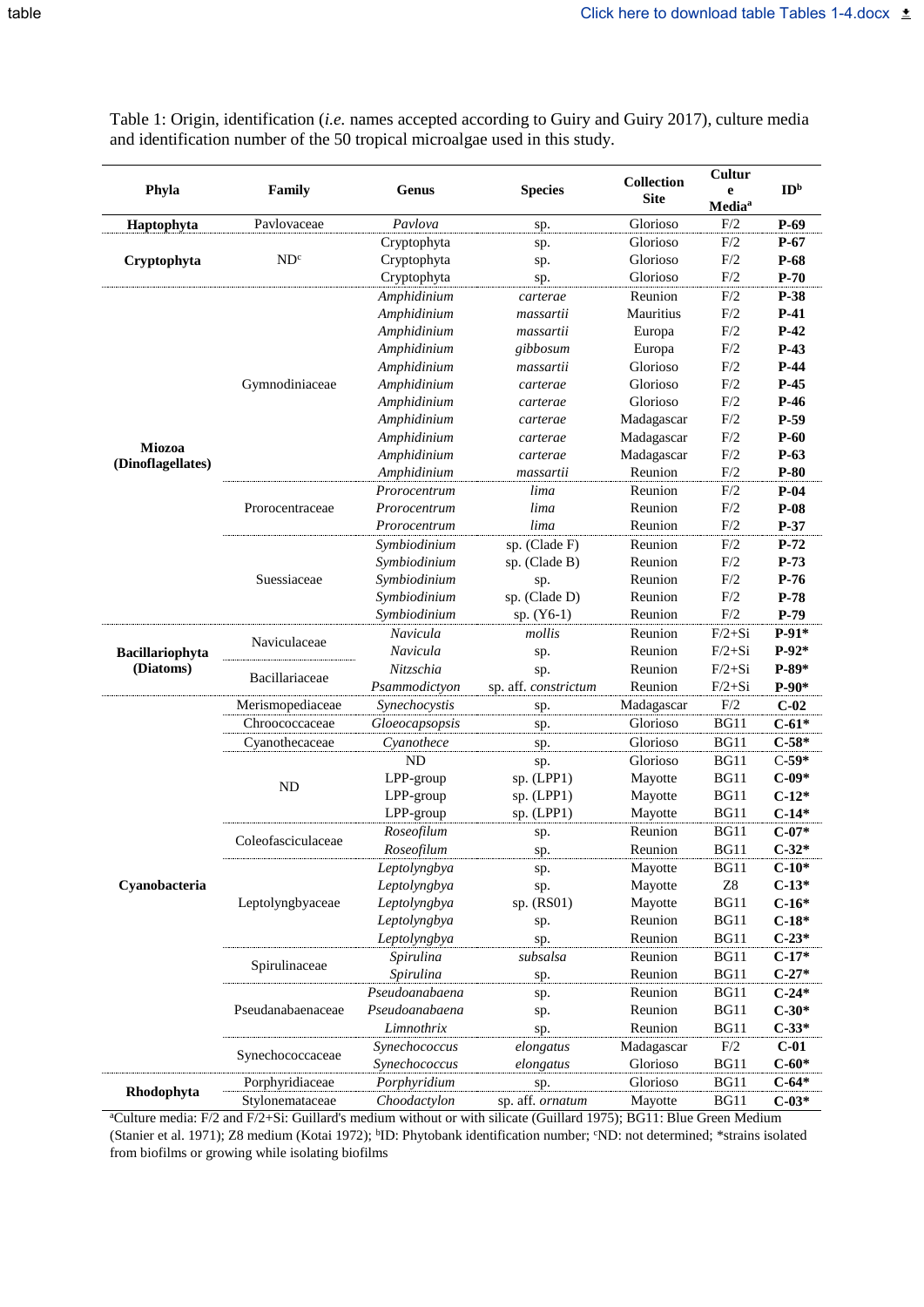Table 2: Anti-adhesion activity ( $EC_{50}$ , mean  $\pm$  SD) of microalgal fractions on the three fouling bacteria (TC8: *Pseudoalteromonas lipolytica*, TC5: *Polaribacter* sp. and TC11: *Shewanella* sp.). Only data for MeOH fractions showing activity against at least one bacterium were given. A colour scale has been applied to ease the visualization of the results (red: <10; orange: 11-30; yellow: 31-50; green: 51-99; blue:  $>100$ ). \* $n = 2$ . \*\*Published in Othmani et al. [29], mentioned here as a reference.

| Phytobank | Microalgae                       | $EC_{50} (\mu g/mL)$ |                |               |  |  |
|-----------|----------------------------------|----------------------|----------------|---------------|--|--|
| ID        |                                  | TC8                  | <b>TC11</b>    | TC5           |  |  |
| $P-69$    | Pavlova sp.                      | $15 \pm 1.1$         | 33             | $27 \pm 5.9$  |  |  |
| $P-68$    | Cryptophyta sp.                  | $60 \pm 17$          | 7.0            | $24 \pm 12$   |  |  |
| $P-70$    | Cryptophyta sp.                  | $>100$               | na             | $13 \pm 2.4$  |  |  |
| P-38      | Amphidinium carterae             | $22 \pm 11$          | 5.8            | $20 \pm 14$   |  |  |
| $P-41$    | Amphidinium massartii            | $>100$               | 16             | $18 \pm 13$   |  |  |
| $P-43$    | Amphidinium gibbosum             | $10 \pm 2.3$         | 1.0            | $6.3 \pm 3.2$ |  |  |
| $P-44$    | Amphidinium massartii            | $7.1 \pm 5.8$        | 2.3            | $12 \pm 7.6$  |  |  |
| $P-45$    | Amphidinium carterae             | $9.8 \pm 1.0$        | 15             | $14 \pm 5.5$  |  |  |
| $P-46$    | Amphidinium carterae             | $15 \pm 0.2$         | 19             | $>100$        |  |  |
| $P-59$    | Amphidinium carterae             | $15 \pm 2.4$         | 29             | $15 \pm 3.0$  |  |  |
| $P-60$    | Amphidinium carterae             | $24 \pm 15$          | 4.5            | $28 \pm 9.1$  |  |  |
| $P-63$    | Amphidinium carterae             | $13 \pm 4.7$         | 2.6            | $14 \pm 8.6$  |  |  |
| $P-08$    | Prorocentrum lima                | $13 \pm 2.7$         | na             | 13            |  |  |
| $P-37$    | Prorocentrum lima                | $>100$               | na             | $15 \pm 9.1$  |  |  |
| $P-76$    | Symbiodinium sp.                 | $>100$               | 8              | $17 \pm 6.9$  |  |  |
| $P-78$    | Symbiodinium sp.                 | $9.6 \pm 4.7$        | 6.9            | $9.3 \pm 7.7$ |  |  |
| P-91      | Navicula mollis                  | $28 \pm 3.3$         | $22 \pm 18$    | 24            |  |  |
| $P-92$    | Navicula sp.                     | $75 \pm 14$          | $57 \pm 18$    | 15            |  |  |
| P-89      | Nitzschia sp.                    | $33 \pm 22$          | $47 \pm 9.0$   | 13            |  |  |
| $P-90$    | Psammodictyon cf.<br>constrictum | $13 \pm 2.1$         | $42 \pm 19$    | 21            |  |  |
| $C-58$    | cf. Cyanothece sp.               | $63 \pm 18$          | $83 \pm 26$    | na            |  |  |
| $C-59$    | Cyanobacteria sp.                | 10                   | 68             | na            |  |  |
| $C-61$    | Cyanobacteria sp.                | 25                   | 50             | na            |  |  |
| $C-32$    | Roseofilum sp.                   | $47 \pm 16$          | 59             | 43            |  |  |
| $C-18$    | cf. Leptolyngbya sp.             | na                   | >100           | na            |  |  |
| $C-27$    | Spirulina sp.                    | $>100$               | na             | na            |  |  |
| $C-30$    | Pseudoanabaena sp.               | $41 \pm 20$          | 42             | na            |  |  |
| $C-60$    | Synechococcus elongatus          | $79 \pm 9$           | 57             | 48            |  |  |
| $C-64$    | cf Porphyridium sp.              | $31 \pm 20$          | 49             | na            |  |  |
|           | TBTO** $(x10^{-3})$              | $4.2 \pm 3.0$        | $1.2 \pm 0.60$ | $14 \pm 7.2$  |  |  |

na: not analyzed *(i.e.* insufficient material); >100: no anti-adhesion activity was observed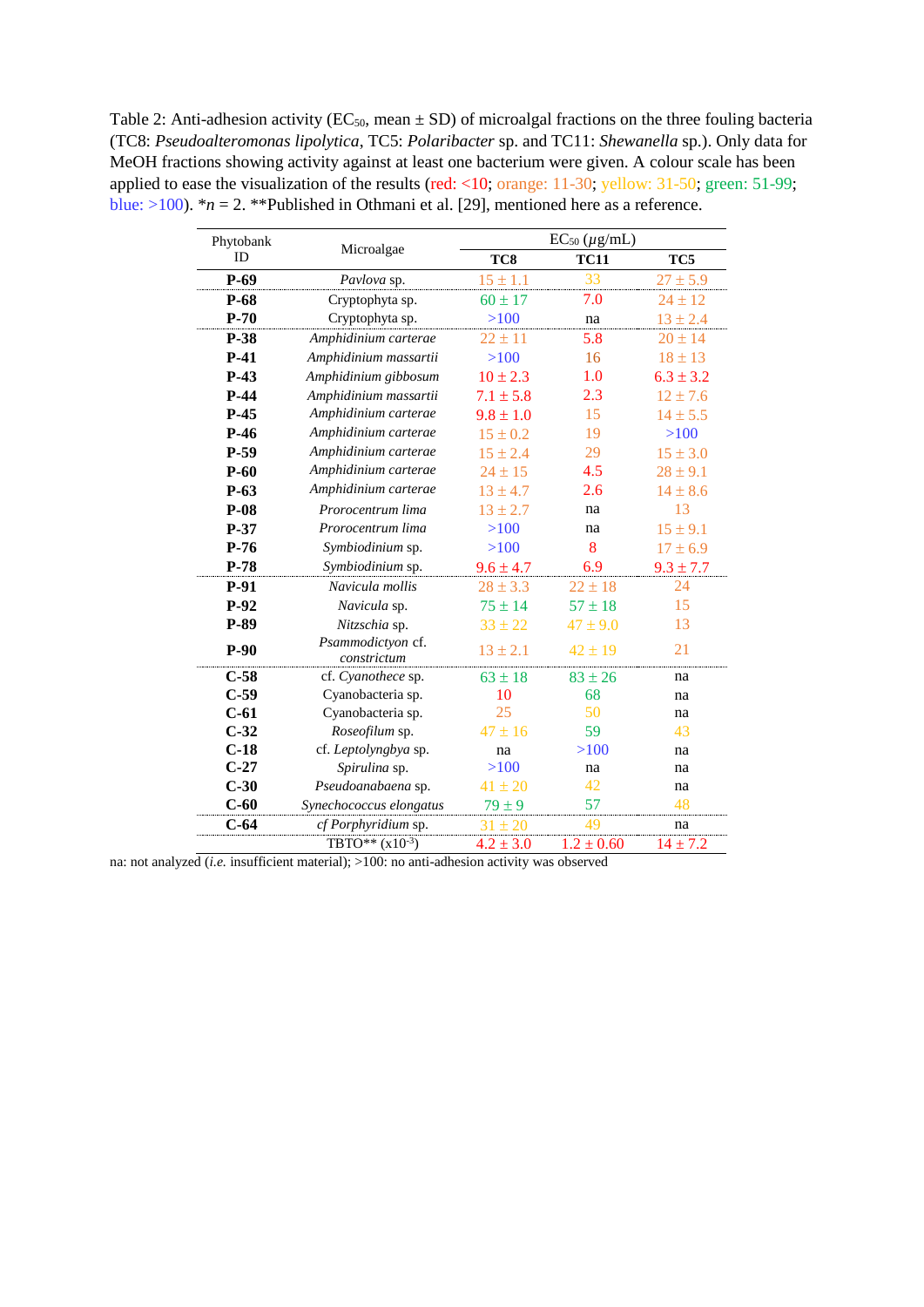Table 3: Growth inhibition (IC<sub>50</sub>), mortality (LC<sub>50</sub>) and selectivity index (SI = LC<sub>50</sub>/EC<sub>50</sub>) of tropical microalgae MeOH fractions on the three biofilm-forming bacteria (TC8: *Pseudoalteromonas lipolytica*, TC5: *Polaribacter* sp. and TC11: *Shewanella* sp.). Two distinct colour scales (one for IC<sub>50</sub>) and  $LC_{50}$  red: <29; orange: 30-49; yellow: 50-99; green: >100 and one for SI: green: <5; yellow: 6-10; orange:  $11-15$ ; red:  $>15$ ) have been applied to ease the visualization of the results. \*Published in Othmani et al. [29], mentioned here as a reference.

|        |                               | $IC50 (\mu g/mL)$ |        | $LC50 (\mu g/mL)$ |        |        | <b>Selectivity Index</b> |                 |                          |                          |
|--------|-------------------------------|-------------------|--------|-------------------|--------|--------|--------------------------|-----------------|--------------------------|--------------------------|
| ID     | Microalgae                    | TC <sub>8</sub>   | TC11   | TC <sub>5</sub>   | TC8    | TC11   | TC5                      | TC <sub>8</sub> | TC11                     | TC5                      |
| $P-69$ | <i>Pavlova</i> sp.            | 55                | >100   | 30                | 29     | >100   | 37                       | 1.9             | 3.0                      | 1.4                      |
| $P-68$ | Cryptophyta sp.               | 42                | 47     | 46                | >100   | >100   | >100                     | 1.7             | 14                       | 4.2                      |
| $P-38$ | Amphidinium carterae          | 48                | 42     | 39                | >100   | >100   | 30                       | 4.5             | 17                       | 1.5                      |
| $P-43$ | Amphidinium gibbosum          | 27                | 44     | 42                | >100   | >100   | >100                     | 9.6             | 98                       | 16                       |
| $P-44$ | Amphidinium massartii         | 41                | >100   | 24                | 49     | >100   | 23                       | 6.9             | 44                       | 1.9                      |
| $P-45$ | Amphidinium carterae          | 47                | 41     | 46                | >100   | >100   | >100                     | 10              | 6.7                      | 7.3                      |
| $P-60$ | Amphidinium carterae          | 26                | 44     | 18                | >100   | >100   | 32                       | 4.2             | 22                       | 1.2                      |
| $P-63$ | Amphidinium carterae          | 40                | >100   | 35                | >100   | >100   | 33                       | 7.6             | 39                       | 2.4                      |
| $P-37$ | Prorocentrum lima             | >100              | na     | na                | >100   | na     | na                       | 1.0             | $\overline{\phantom{a}}$ |                          |
| $P-78$ | Symbiodinium sp.              | 28                | >100   | 58                | 22     | >100   | 44                       | 2.3             | 15                       | 4.8                      |
| $P-91$ | Navicula sp.                  | 85                | na     | na                | >100   | na     | na                       | 3.6             | $\overline{\phantom{a}}$ | $\overline{\phantom{a}}$ |
| $P-92$ | Navicula sp.                  | 54                | >100   | na                | >100   | >100   | na                       | 1.3             | 1.8                      |                          |
| $P-89$ | Nitzschia sp.                 | >100              | >100   | na                | 58     | 84     | na                       | 1.7             | 1.8                      |                          |
| $P-90$ | Psammodictyon cf. constrictum | >100              | na     | na                | 48     | na     | na                       | 3.8             | $\overline{\phantom{a}}$ |                          |
| $C-32$ | <i>Roseofilum</i> sp.         | 55                | na     | na                | 67     | na     | na                       | 1.4             | $\overline{\phantom{a}}$ |                          |
| $C-30$ | Pseudoanabaena sp.            | na                | >100   | na                | na     | 80     | na                       |                 | 1.9                      | $\overline{\phantom{a}}$ |
| $C-60$ | Synechococcus elongatus       | >100              | na     | na                | 60     | na     | na                       | 0.8             | $\overline{\phantom{a}}$ |                          |
| $C-64$ | <i>cf Porphyridium</i> sp.    | >100              | na     | na                | >100   | na     | na                       | 3.2             | $\overline{\phantom{0}}$ |                          |
|        | TBTO*                         | 0.0027            | 0.0015 | 0.0050            | 0.0029 | 0.0022 | 0.0038                   | 0.7             | 1.8                      | 0.3                      |

ID: Phytobank identification number; na: not analyzed; >100: not active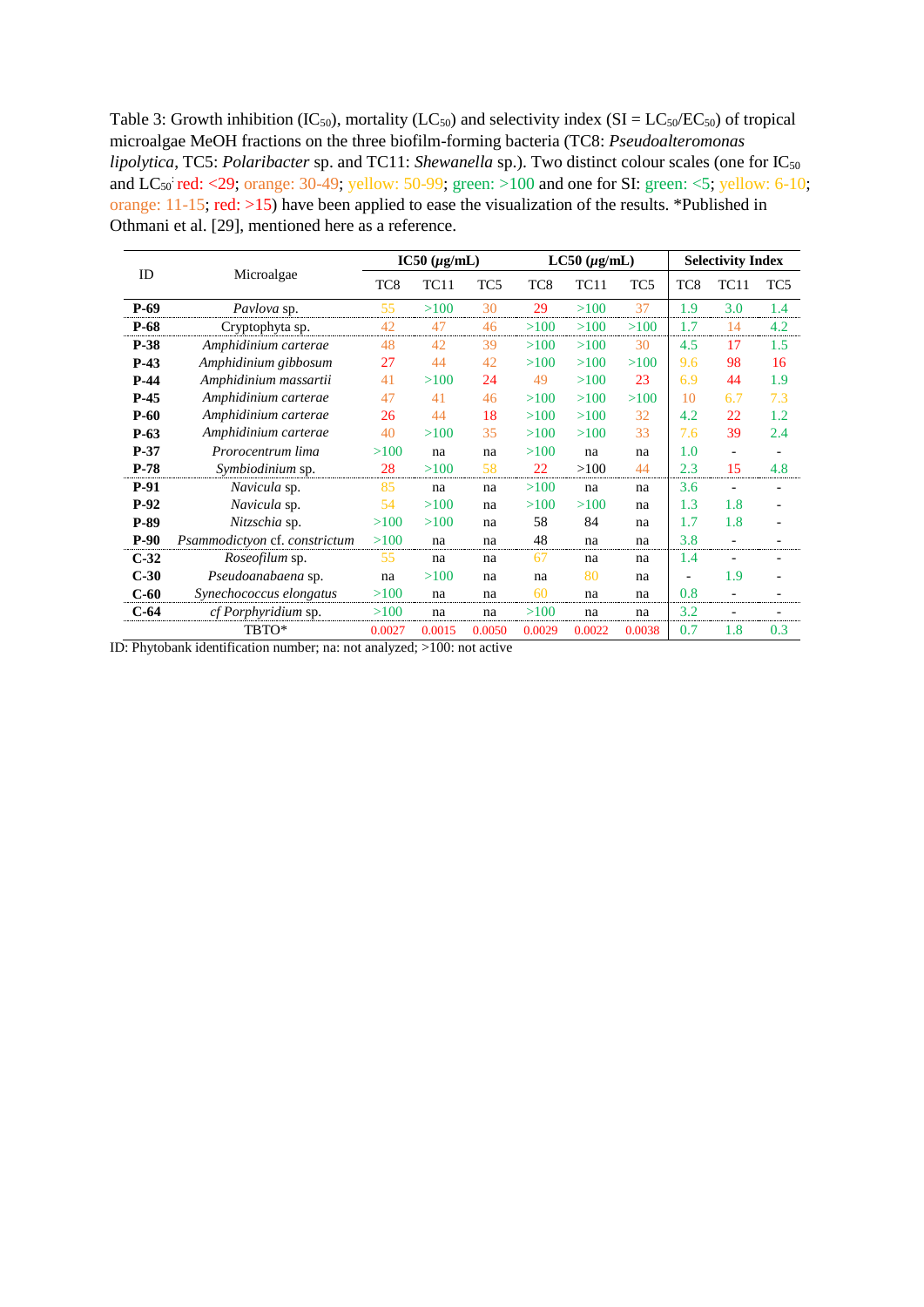|             | $EC_{50}$ ( $\mu$ g/mL)        | 24h-LC <sub>50</sub> ( $\mu$ g/mL) |                             |  |  |  |
|-------------|--------------------------------|------------------------------------|-----------------------------|--|--|--|
| ID          |                                | Stage V/VI nauplii                 | Cyprids                     |  |  |  |
| <b>P-91</b> | 7.5                            | >100                               | >100                        |  |  |  |
| <b>P-43</b> | $31 \pm 3$                     | >150                               | $89 \pm 5$                  |  |  |  |
| P-60        | $45 + 4$                       | > 150                              | $46 \pm 6$                  |  |  |  |
| TBTO*       | $(4.5 \pm 0.3) \times 10^{-5}$ | $(11 \pm 0.2) \times 10^{-5}$      | $(14 \pm 1) \times 10^{-5}$ |  |  |  |

Table 4: Anti-settlement activity ( $EC_{50}$ ) and mortality ( $LC_{50}$ ) of the MeOH fraction of three tropical microalgae against *A. amphitrite* nauplii and cyprids (expressed as mean ± SD).

\* published in Othmani et al. 2016b, mentioned here as a reference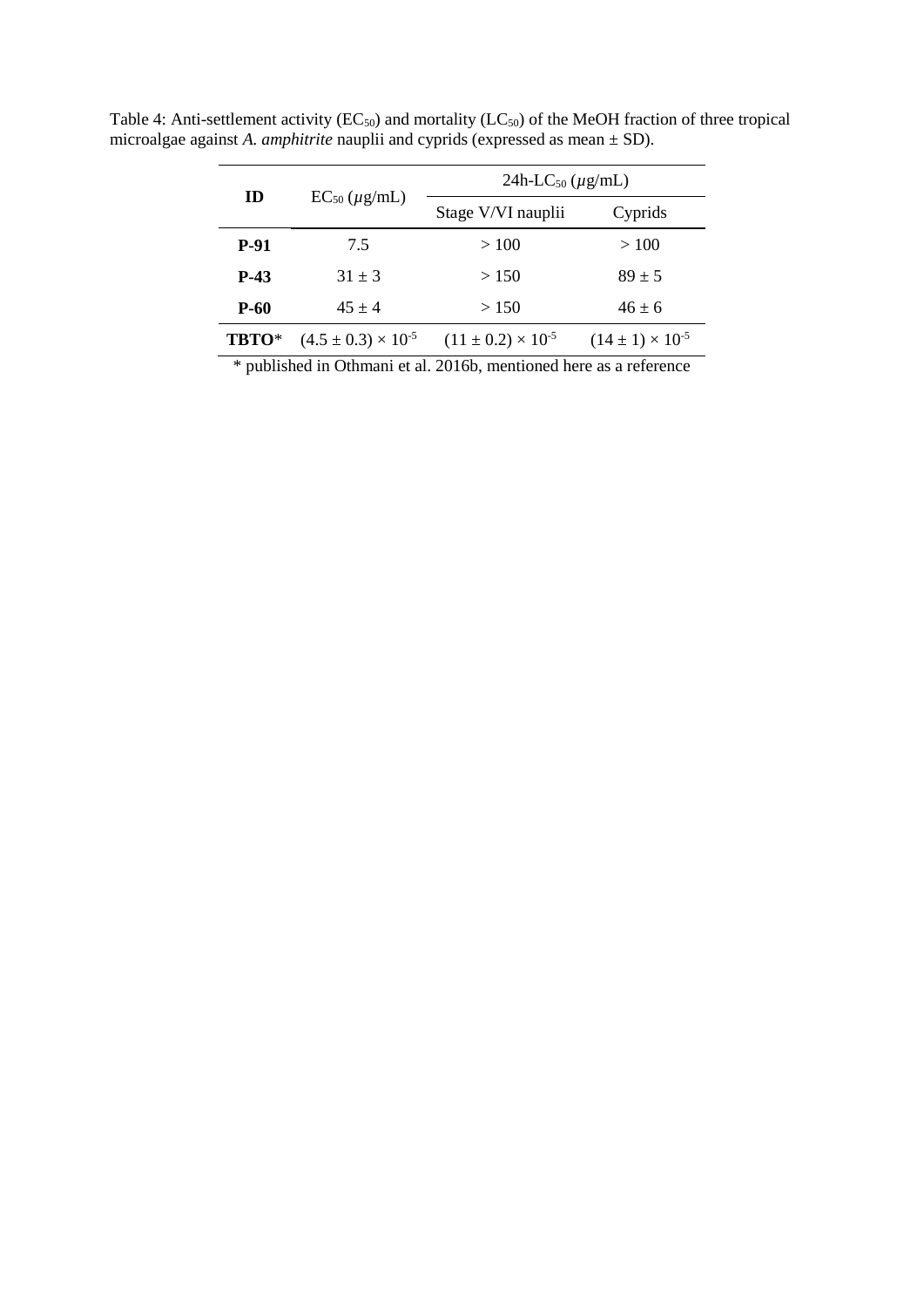